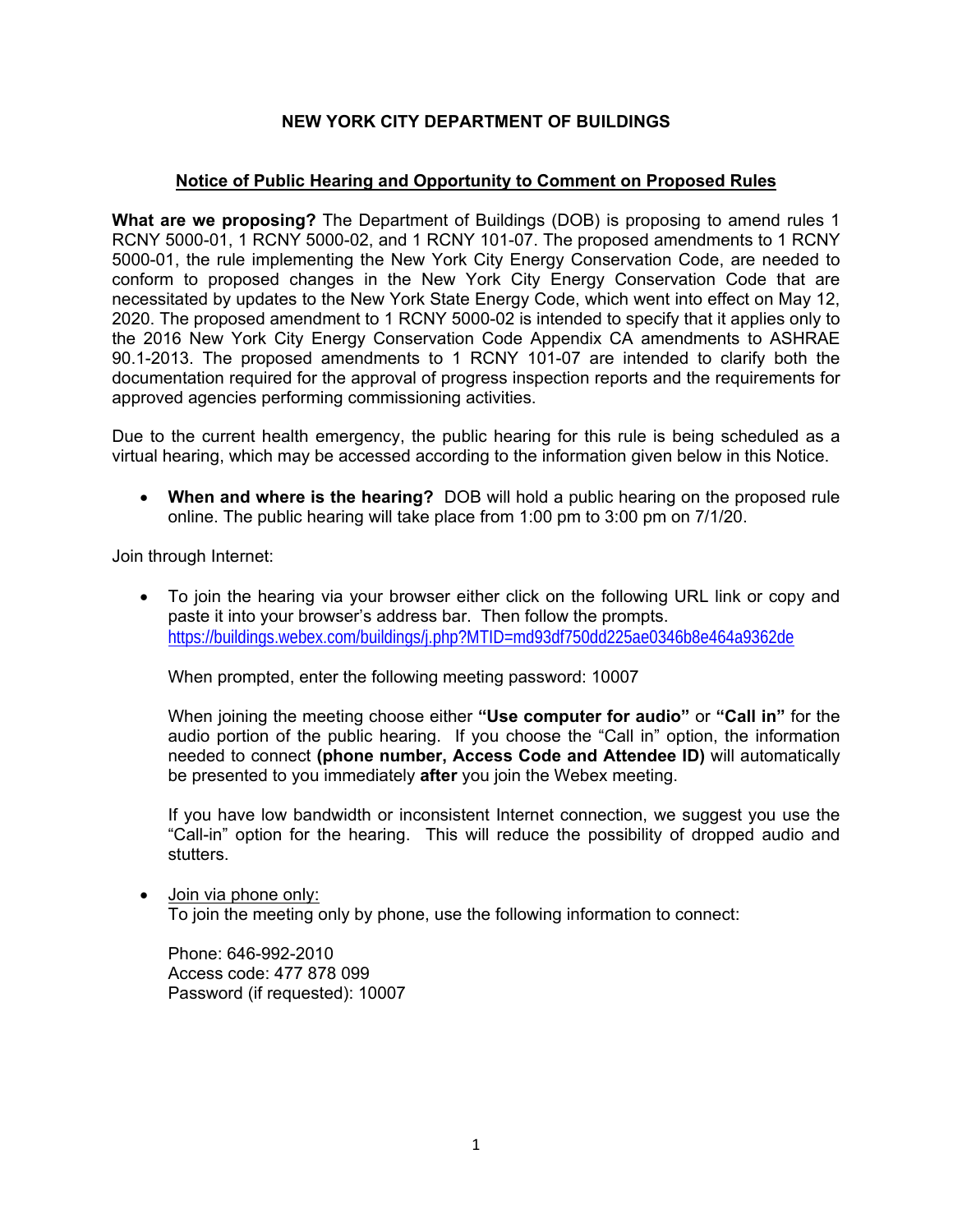**How do I comment on the proposed rule?** Anyone can comment on the proposed rule by:

- **Website.** You can submit comments to DOB through the NYC rules Web site at http://rules.cityofnewyork.us.
- **Email.** You can email comments to dobrules@buildings.nyc.gov.
- **Comments cannot be submitted by mail or fax at this time because the DOB office is temporarily closed.**
- **Speaking at the hearing.** Anyone who wants to comment on the proposed rule at the public hearing must sign up to speak. You can sign up by emailing public hearing must sign up to speak. dobrules@buildings.nyc.gov by 6/24/20 and including your name and affiliation. While you will be given the opportunity during the hearing to indicate that you would like to provide comments, we prefer that you sign up in advance. You can speak for up to three minutes.

**Is there a deadline to submit comments?** Yes, you must submit comments by 7/1/20.

**What if I need assistance to participate in the hearing?** You must tell the Office of the General Counsel if you need a reasonable accommodation of a disability at the hearing. You can tell us by email at dobrules@buildings.nyc.gov. Advance notice is requested to allow sufficient time to arrange the accommodation. You must tell us by 6/24/20.

This location has the following accessibility option(s) available: Simultaneous transcription and an ASL interpreter for people who are hearing impaired, and audio only access for those who are visually impaired.

**Can I review the comments made on the proposed rule?** You can review the comments made online on the proposed rule by going to the website at http://rules.cityofnewyork.us/.

**What authorizes DOB to make this rule?** Sections 643 and 1043(a) of the City Charter authorize DOB to make this proposed rule. Local Law 48 of 2020 amended the New York City Energy Conservation Code and went into effect on May 12, 2020. This rule is being proposed in coordination with Local Law 48 of 2020. This proposed rule was not included in DOB's regulatory agenda for this Fiscal Year because it was not contemplated when DOB published the agenda.

**Where can I find DOB's rules?** DOB's rules are in Title 1 of the Rules of the City of New York.

**What rules govern the rulemaking process?** DOB must meet the requirements of Section 1043 of the City Charter when creating or changing rules. This notice is made according to the requirements of Section 1043(b) of the City Charter.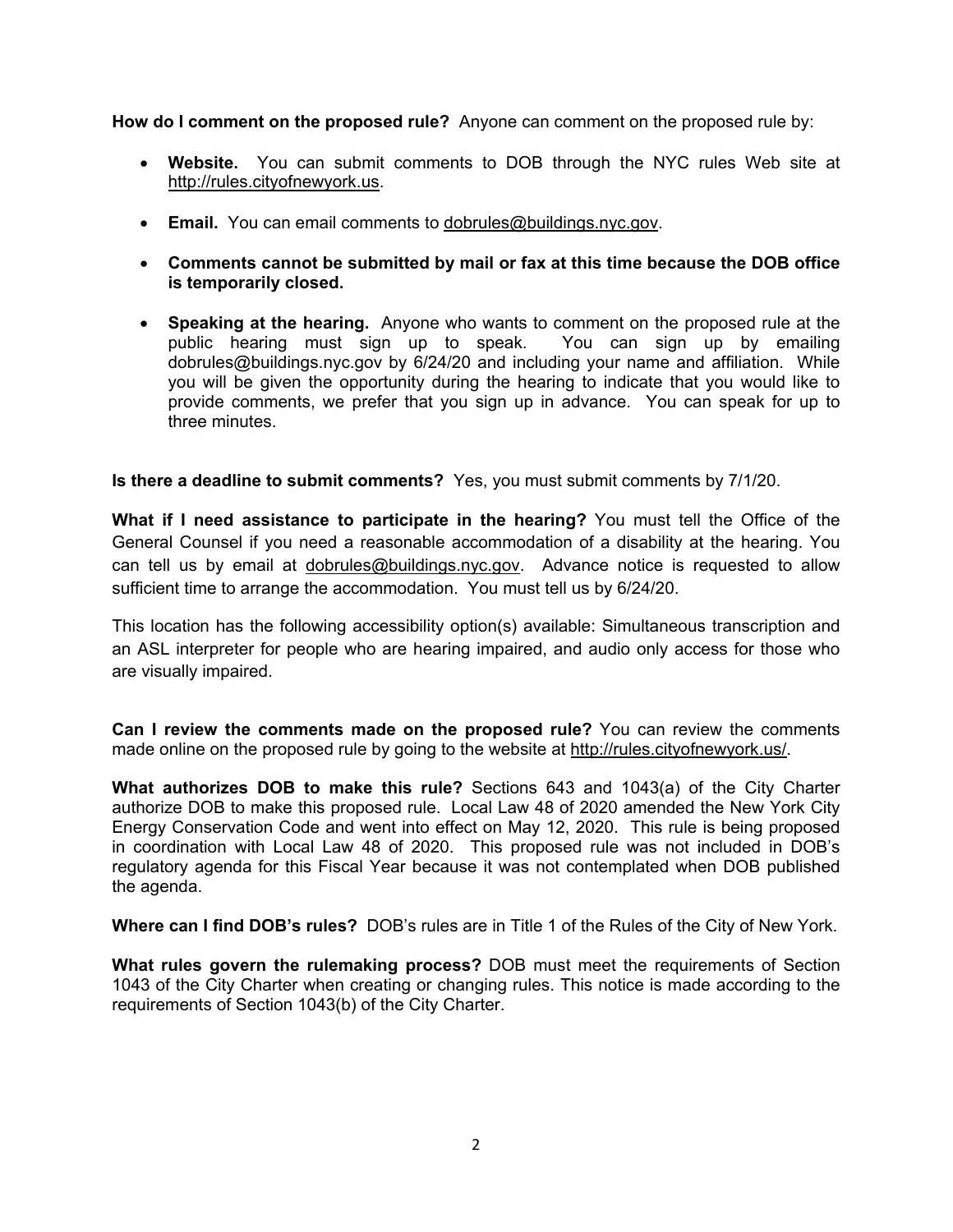### **Statement of Basis and Purpose**

New York City Council's Local Law 48 of 2020 (LL 48) was enacted on March 29, 2020, and went into effect on May 12, 2020. LL 48 updates the New York City Energy Conservation Code ("City Energy Code") to comply with the requirements of the State Energy Law and the 2020 updates to the New York State Energy Conservation Construction Code ("State Energy Code").

This proposal amends 1 RCNY 5000-01, 5000-02 and 101-07 to conform to the City Energy Conservation Code and to implement code requirements.

This proposal amends the referenced rules as follows:

1 RCNY 5000-01

- adds and removes progress inspections to correspond to City Energy Code requirements that come into effect with Local Law 48 of 2020, including two new required progress inspections related to electric vehicle equipment-ready requirements and expanded air sealing and insulation testing.
- clarifies which versions of REScheck and COMcheck may be used to demonstrate compliance with the City Energy Code.
- clarifies the requirements for submitting supporting documentation.

1 RCNY 5000-02

• clarifies that 1 RCNY 5000-02 only applies to the 2016 NYCECC Appendix CA, which are the NYC amendments to ASHRAE 90.1-2013.

1 RCNY 101-07

- provides a definition for a qualified commissioning agent.
- clarifies the required documentation for progress inspection reports.
- clarifies that progress inspectors are not required to revise approved construction documents where the performance value of a given space or system is more efficient than the performance value on the approved construction documents.
- clarifies the requirements for approved agencies performing commissioning in accordance with the City Energy Code.

The proposed rule also includes plain language revisions.

References in this proposed rule to the Administrative Code or the New York City Energy Conservation Code mean the Administrative Code of the City of New York or the New York City Energy Conservation Code, respectively, as amended by Local Law 48.

The Department of Buildings' authority for this rule is found in sections 643 and 1043 of the New York City Charter. Section 5 of Local Law 48 authorizes DOB to promulgate rules implementing the changes to the City Energy Code. Section 3 of Local Law 48 repeals and replaces section 28-1001.2 of the Administrative Code, and includes authority for DOB to issue this proposed rule.

New material is underlined. [Deleted material is in brackets.]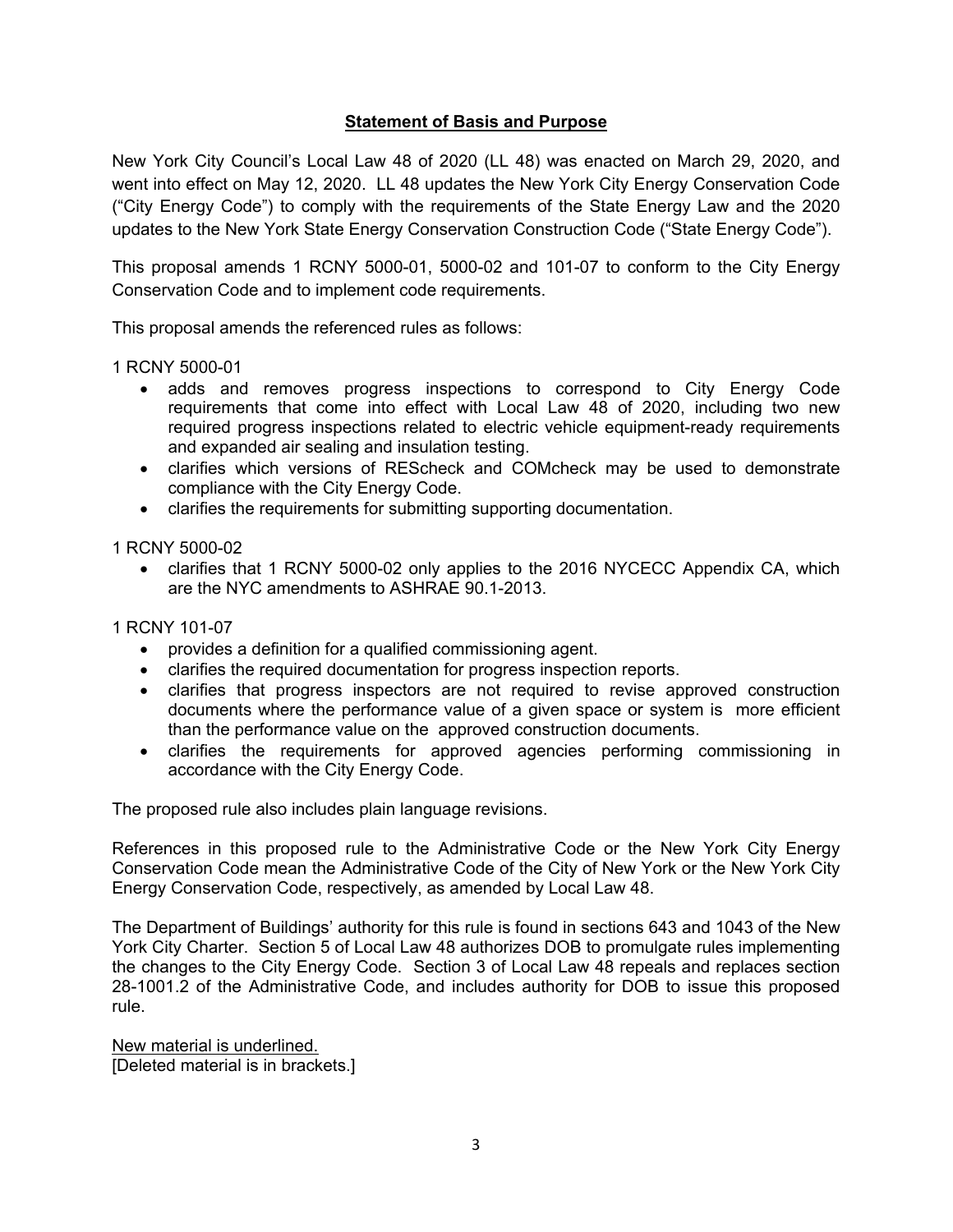"Shall" and "must" denote mandatory requirements and may be used interchangeably in the rules of this department, unless otherwise specified or unless the context clearly indicates otherwise.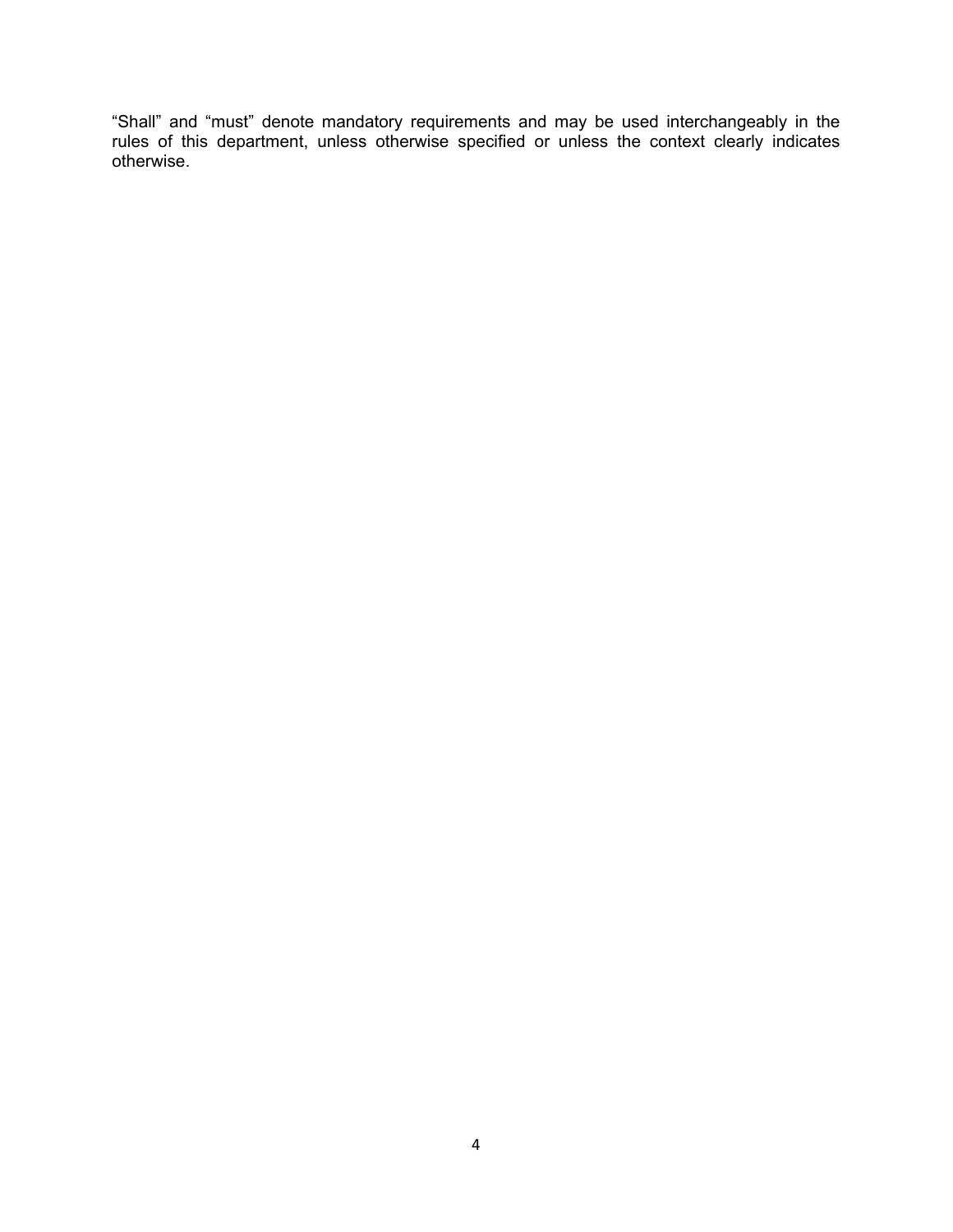### **Proposed Rule Amendment**

Section 1. Subdivision (b) of section 5000-01 of Chapter 5000 of title 1 of the rules of the city of New York is amended to read as follows:

(b) *References.* See 2020 New York City Energy Conservation Code (Administrative Code Sections 28-1001.1 et seq.); 2020 New York State Energy Conservation Construction Code (19 NYCRR part 1240); Administrative Code Section 28-104.7.9, Sections BC107.13 and BC110.3.5, Mechanical Code, and Fuel Gas Code; 1 RCNY §101-07 ("Approved Agencies").

 §2. Subdivision (c) of section 5000-01 of Chapter 5000 of title 1 of the rules of the city of New York is amended to read as follows:

(c) *Definitions.* For the purposes of this chapter, the following terms [shall have the following meanings]mean:

**ABOVE-GRADE WALL.** An above-grade wall as defined in the Energy Code. This definition differs in the residential provisions and the commercial provisions of the Energy Code.

**ADDITION.** An addition as defined in the Energy Code.

**APPROVED PROGRESS INSPECTION AGENCY.** An approved progress inspection agency as described in subparagraph (iii) of paragraph (3) of subdivision (c) of section 101-07 of the rules of the Department.

**ASHRAE 90.1.** [American Society of Heating, Refrigerating and Air Conditioning Engineers, Inc., Standard 90.1-2013 as defined in the New York State Energy Conservation Construction Code and amended by Appendix CA of the Energy Code] ASHRAE 90.1-2016 (as amended) as defined in the Energy Code.

**COMMERCIAL BUILDING.** A commercial building as defined in the Energy Code.

**DESIGN APPLICANT.** An applicant of record who develops, signs and seals the construction drawings. The design applicant may be someone other than the registered design professional who prepares, signs and seals the energy analysis.

**ENERGY CODE.** The New York City Energy Conservation Code ("ECC"), as defined in Chapter 10 of Title 28 of the Administrative Code.

**GRADE PLANE.** A grade plane as defined in the Energy Code. This definition differs from the Building Code definition of Grade Plane.

**HISTORIC BUILDING.** An historic building as [described] defined in the Energy Code.

**PROJECT.** A project as defined in the Energy Code.

**REGISTERED DESIGN PROFESSIONAL.** A registered design professional as defined in the Energy Code.

**RESIDENTIAL BUILDING.** A residential building as defined in the Energy Code.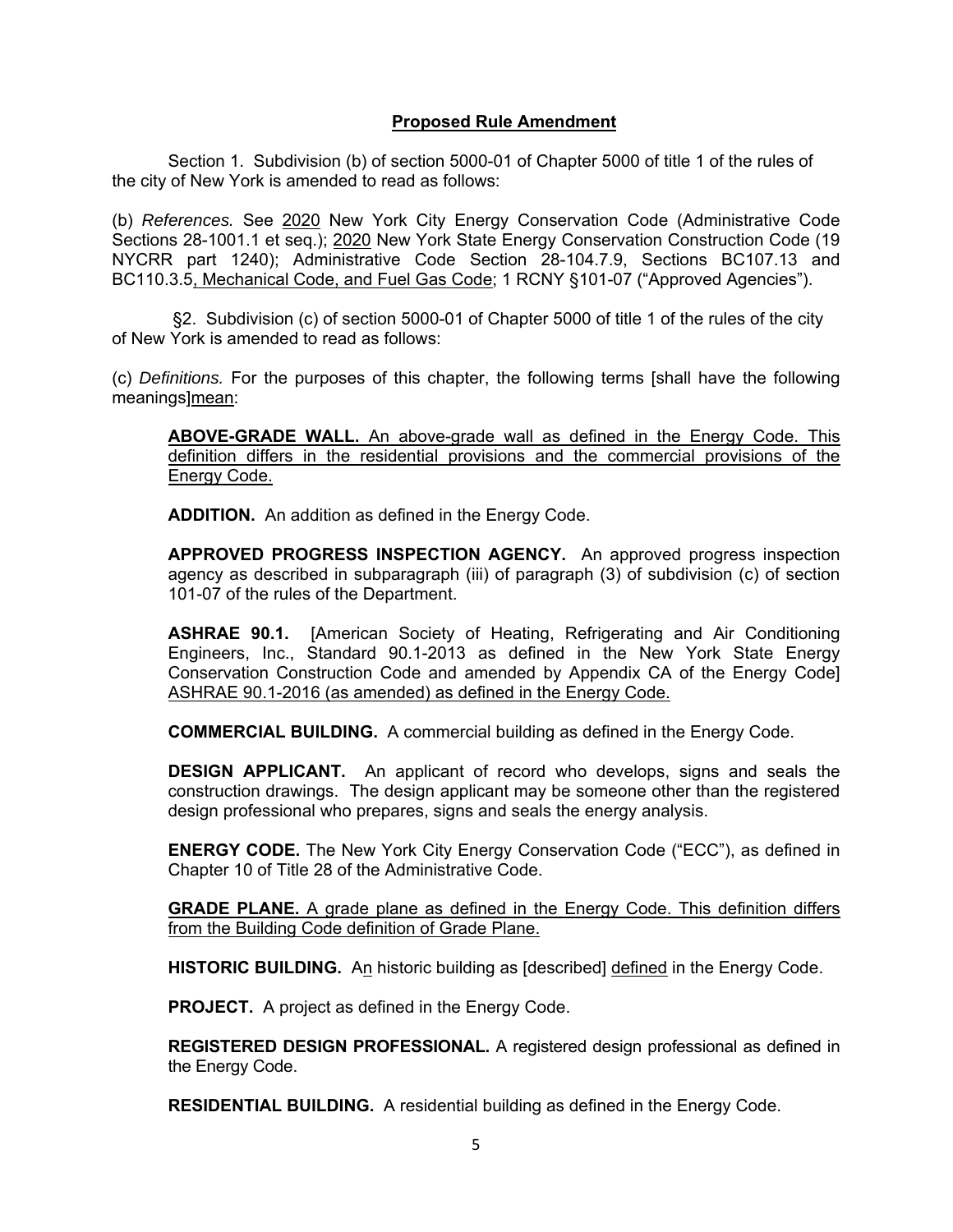**STORY.** A story as defined in the Energy Code. This definition differs from the Building Code definition of Story.

**STORY ABOVE GRADE PLANE.** A story above grade plane as defined in the Energy Code. This definition differs from the Building Code definition of Story Above Grade Plane.

**SUSTAINABLE ROOFING ZONE.** A sustainable roofing zone as defined in Chapter 15 of the Building Code. Note that this is a Building Code requirement and not an Energy Code requirement.

**THERMAL BRIDGE.** A thermal bridge as defined in the Energy Code.

§3. Subdivision (d) of section 5000-01 of Chapter 5000 of title 1 of the rules of the city of New York is amended to read as follows:

(d) *Applicability.*

(1) *Applicable version and edition of Energy Code.* Applications must comply with the Energy Code version and edition in effect when the application is filed, continuing through construction and sign-off of the application by the Department.

(2) *Residential building projects.* All applications related to a single residential building project must follow ECC Chapters R2 through R6.

[(2)](3) *Commercial building projects*. All applications related to a single commercial building project must follow either ECC Chapters C2 through C6 or ASHRAE 90.1 in its entirety[ and as modified by ECC Appendix CA].

(i) *ECC Compliance Path.* Vertical fenestration is allowed up to 30% of the gross above-grade wall area, prescriptively. Commercial buildings with vertical fenestration exceeding 30% of the above-grade wall must provide daylighting controls in required daylight zones in accordance with ECC provisions to a maximum fenestration area of 40% of the gross above-grade wall area. Alternatively, commercial buildings with vertical fenestration exceeding the prescriptive requirements for maximum vertical fenestration area may show compliance using the Component Alternative Method in Section C402.1.5, through the use of COMcheck.

(ii) *ASHRAE 90.1 Compliance Path*. Vertical fenestration is allowed up to 40% of the gross wall area, prescriptively. If the vertical fenestration exceeds 40% of the gross wall area, the design team must use energy modeling in accordance with Section 11 of ASHRAE 90.1 ("Energy Cost Budget Method") or Appendix G of ASHRAE 90.1 ("Performance Rating Method") and as provided in subparagraph (iv) of paragraph (1) of subdivision (f) of this section or Section 5.6 of ASHRAE 90.1 ("Building Envelope Trade-off Option").

(iii) *Additional requirements in Section 11 and Appendix G.* For new buildings 25,000 square feet and greater in area, and which follow Section 11 or Appendix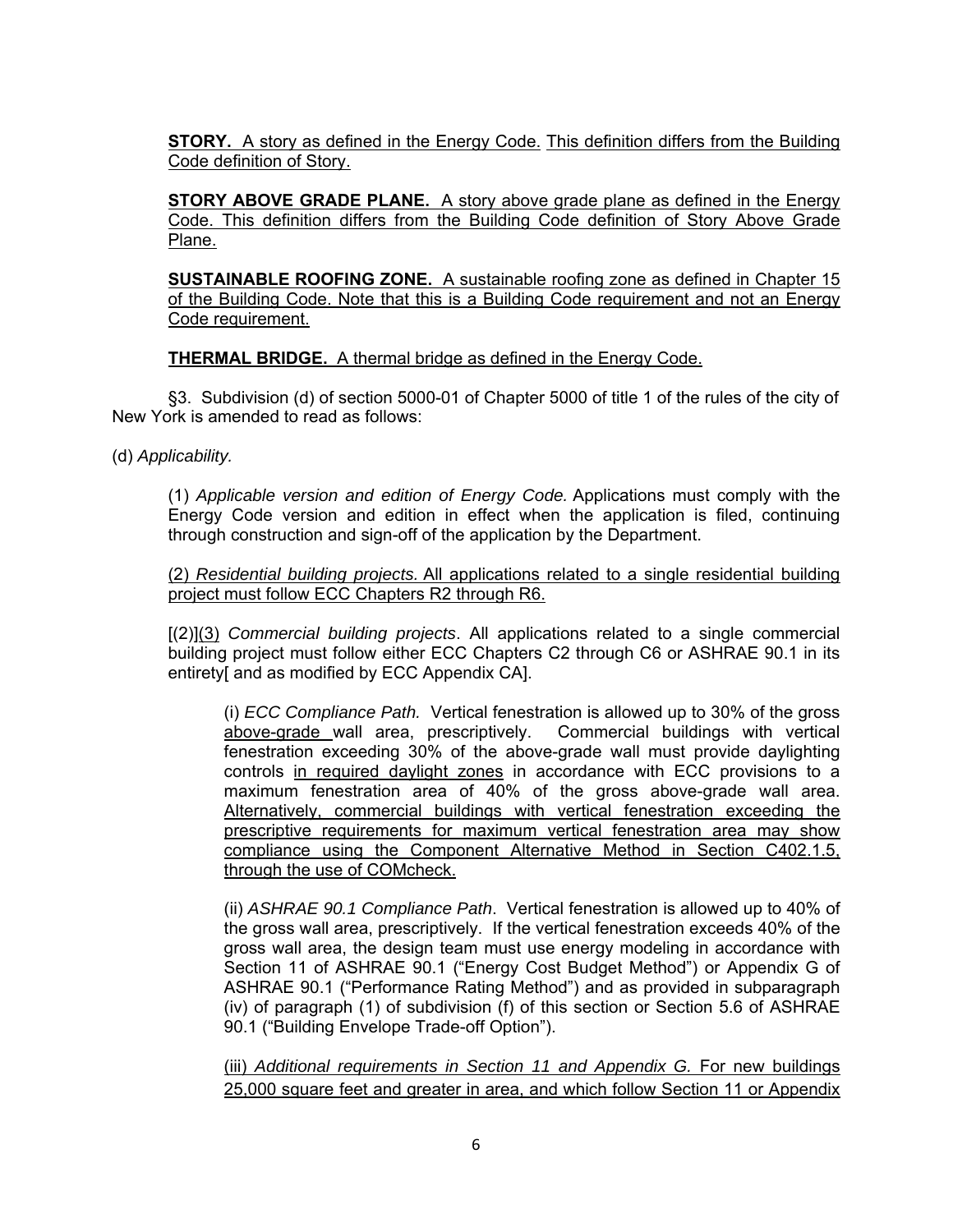G, additional requirements must be satisfied to demonstrate compliance with Section 5.2.3. The building envelope must comply with either Section 5.5 of ASHRAE 90.1 ("Prescriptive Building Envelope") or the applicant must calculate an envelope performance factor in accordance with Appendix C of ASHRAE 90.1 that meets certain thresholds dependent on the occupancy of the building.

[(3)](4) *Identification of related applications*. Applicants must indicate in the application form all applications related to the project or, if an application has not yet been filed, the name of the applicant or the applicant's firm and discipline for any anticipated related applications.

§4. Paragraph (2) of subdivision (e) of section 5000-01 of Chapter 5000 of title 1 of the rules of the city of New York is amended to read as follows:

(2) *Exemption*. Only applications that consist entirely of work exempt from the Energy Code may indicate exemption in the professional statement. The application must state one of the following bases for exemption:

(i) *Historic building.* Any alteration to an historic building is exempt. Any addition to an historic building is not exempt, and must meet the requirements of the ECC for new construction.

(ii) *Envelope of low-energy building.* All the proposed work is related to the envelope system of a low-energy,[ or] unconditioned building, or equipment building as described in ECC Chapter C4 or ECC Chapter R4.

(iii) *Categories of work not affecting energy use.* Temporary structures (as described in sections 28-111 and BC 3103) are exempt from compliance with the Energy Code. In addition, the following work types are exempt: fire alarm, fire suppression in a range hood, standpipe, sprinkler, fuel storage, construction equipment, curb cut, fire protection plan, sidewalk shed, supported scaffold, fence, place of assembly, temporary place of assembly, earthwork, support of excavation, builder's pavement plan, protection means and methods, suspended scaffold, subdivision, full demolition, and cranes. Other work types are not exempt.

[(A) FA (fire alarm)

- (B) FP (fire suppression in a range hood)
- (C) SD (standpipe)
- (D) SP (sprinklers)
- (E) FS (fuel storage)
- (F) EQ (construction equipment)
- (G) CC (curb cut)
- (H) OT/BPP (builder's pavement plan)
- (I) OT/FPP (fire protection plan)]

(iv) *Post-approval amendment.* A post-approval amendment for a job that was exempt under a prior edition of the Energy Code.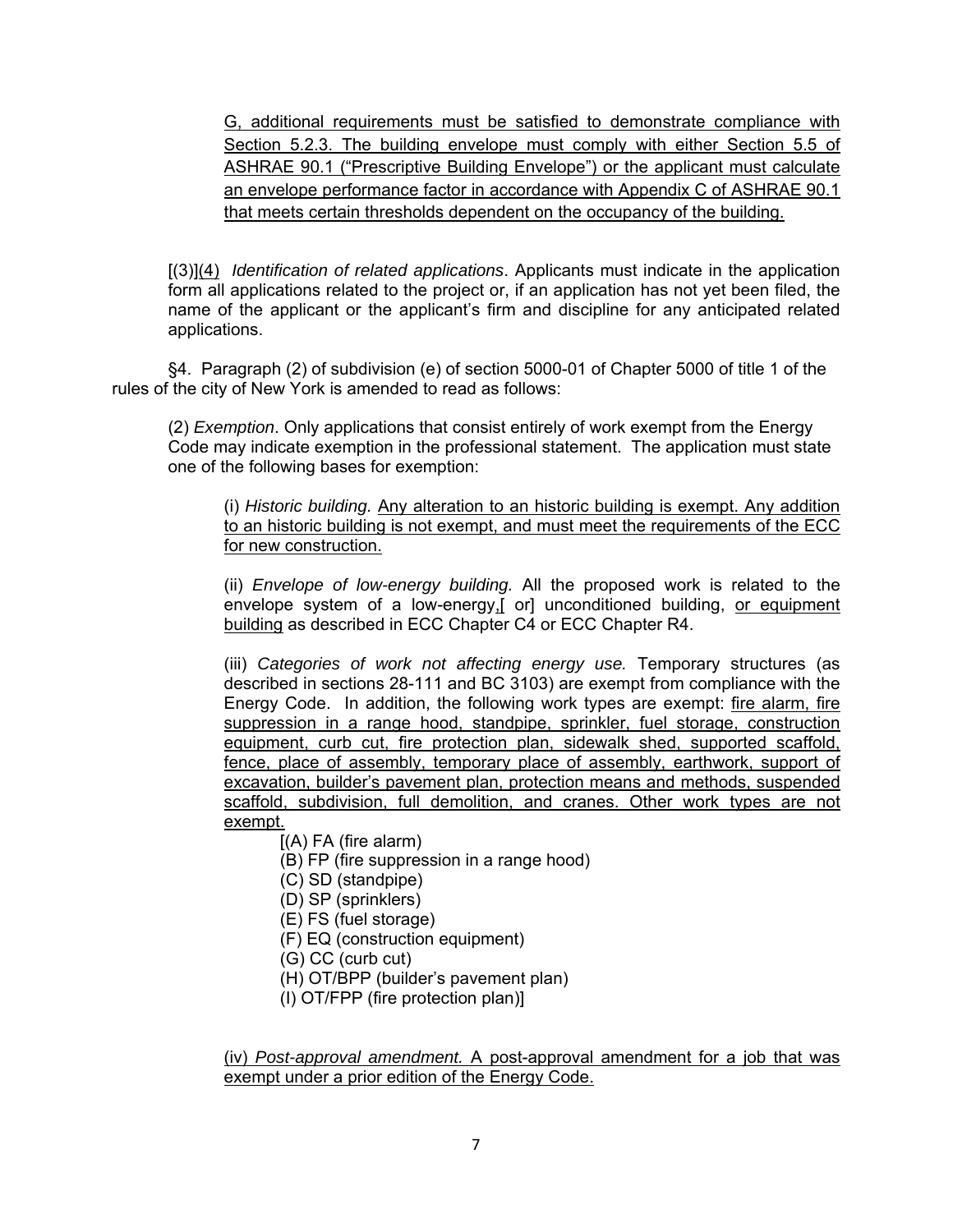§5. Subdivision (f) of section 5000-01 of Chapter 5000 of title 1 of the rules of the city of New York is amended to read as follows:

(f) *Energy analysis*. An energy analysis is required for every project that is not entirely exempt. The energy analysis [shall]must identify the compliance path followed, demonstrate how the project design complies with the Energy Code and, for commercial projects, indicate whether the project is designed in accordance with ECC Chapters C2 through C6 or with ASHRAE 90.1.

(1) *Accepted formats for energy analysis*. [One of the]Tabular analysis along with COMcheck or REScheck may be used for different disciplines in the same application, as long as the compliance paths are identical. The following formats may be used to present the energy analysis:

(i) *Tabular analysis*. For new buildings, additions and/or alterations to existing residential or commercial buildings for which either ECC Chapters R2 through R6, ECC Chapters C2 through C6 or ASHRAE 90.1 has been used, and the applicant is complying prescriptively, the applicant may [create] include a table entitled "Energy Analysis" as described in figure 1.

Such table [shall]must compare the proposed values of each Energy Code regulated item in the scope of work with the respective prescriptive values required by the Energy Code. The items [shall]must be organized by discipline, including Envelope Systems, Mechanical and Service Water Heating Systems, Lighting and Electrical Systems, Additional Efficiency Options, and Commissioning as applicable.

For commercial building additions and/or alterations involving lighting, the applicant may choose to utilize the Lighting Application Worksheet from COMcheck for the lighting part of the analysis in lieu of including lighting in the tabular analysis; however, the supporting documentation index must provide a breakdown of each lighting fixture to clarify the location per room type or floor. See subparagraph (iii) of this paragraph and Figure 2 in subdivision (g) of this section.

| <b>ENERGY ANALYSIS</b><br>Code chapter and/or standard used for design<br>Climate Zone 4A                                     |                                                                                                                                                                                |                                                                                                                                                                             |                                                                               |
|-------------------------------------------------------------------------------------------------------------------------------|--------------------------------------------------------------------------------------------------------------------------------------------------------------------------------|-----------------------------------------------------------------------------------------------------------------------------------------------------------------------------|-------------------------------------------------------------------------------|
| <b>Item Description</b>                                                                                                       | <b>Design</b><br>[Proposed]<br>Value]Code<br>Prescriptive Value &<br><b>Citation</b>                                                                                           | <b>[Code</b><br><b>Prescriptive</b><br>Value<br>Citation]<br>&<br><b>Design</b><br><b>Proposed</b><br><b>Value</b>                                                          | <b>Supporting</b><br><b>Documentation</b>                                     |
| (List all elements of the<br>scope of work in the<br>that<br>they<br>detail<br>are<br>addressed<br>the<br>by<br>energy code.) | $[$ (List the value used in $ $<br>the design.)]List the<br>value<br>prescriptive<br>the<br>required<br>by<br>Code<br>Energy<br>and<br>provide the citation for<br>such value. | [(List the prescriptive<br>value required by the<br>Code<br>Energy<br>and<br>provide the citation for<br>value.)]List the<br>such<br>the<br>value<br>used<br>in.<br>design. | Indicate<br>where in<br>the drawing set the<br>information is to be<br>found. |

Figure 1: Sample tabular energy analysis: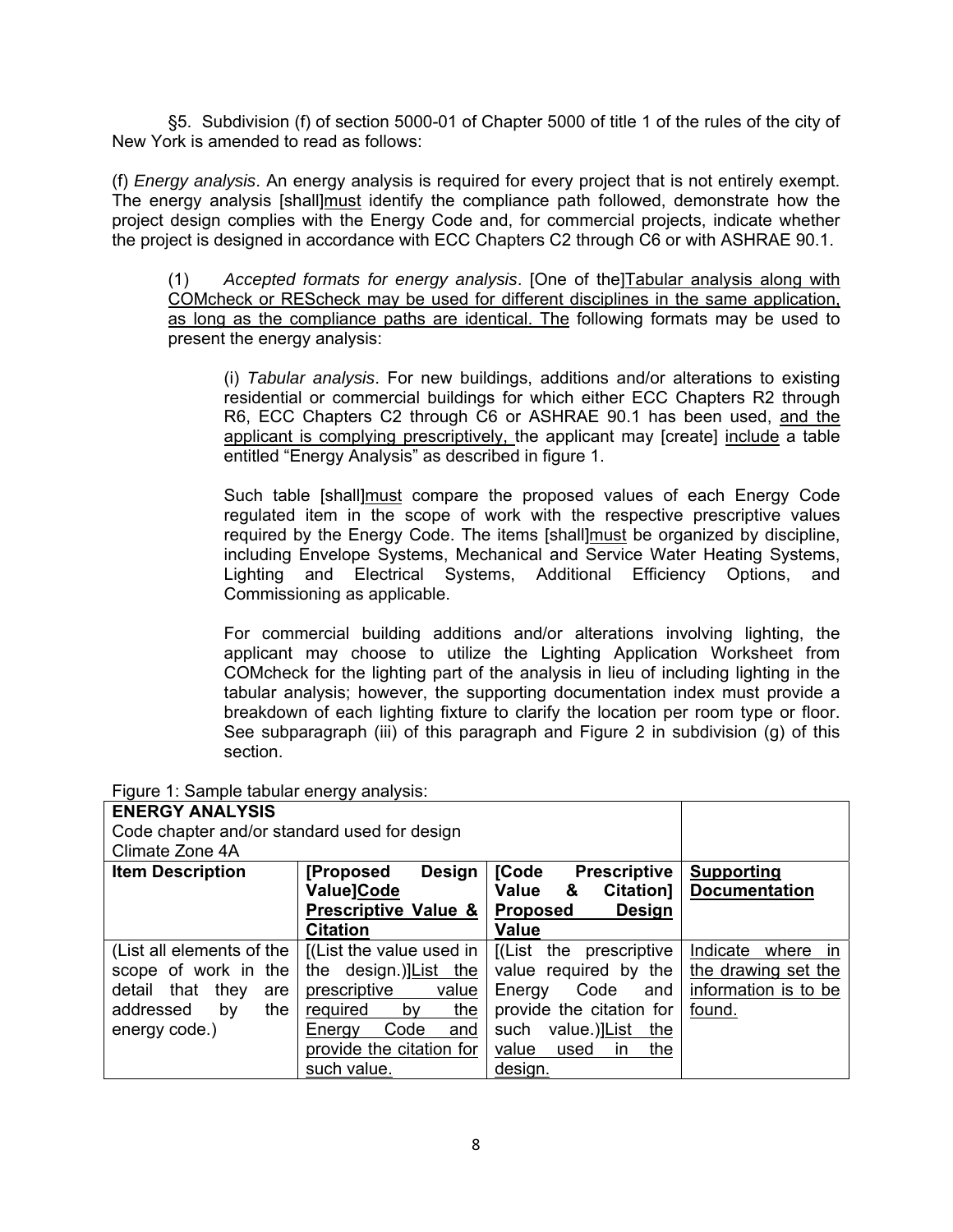(ii) *REScheck Software Program*. The REScheck software program available from the United States Department of Energy website may be used for residential buildings as follows:

(A) *New buildings*. REScheck may be used for new residential buildings.

(B) *Additions.* REScheck may be used for additions [only where a wholebuilding analysis, including the existing building and the addition, is performed]. Only the new portions of the building shall be input into the software.

(C) *Alterations and repairs.* REScheck may be used for alterations and repairs [only where a whole-building analysis, including the existing-toremain and altered envelope and mechanical systems, is performed]. Only the components being altered shall be input into the software.

(D) *REScheck version*.

[1. Only the New York City version of the REScheck form is permitted.]

[2.]1. For applications filed on or after [October 3, 2016]May 12. 2020, the report must specify the [2016] 2020 New York City Energy Conservation Code.

[3.]<sub>2</sub>. For applications filed before [October 3, 2016]May 12, 2020, the report must specify the edition of REScheck that matches the edition of the [Energy Conservation Construction Code of New York State]New York City Energy Conservation Code in effect when the application was filed. If a New York Cityspecific version is no longer supported, the report must specify the applicable IECC version of the software.

(iii) *COMcheck Software Program*. The COMcheck software program available from the United States Department of Energy website may be used for commercial buildings as follows:

(A) *New buildings*. COMcheck may be used for new commercial buildings.

(B) *Additions.* COMcheck may be used for additions [only as follows:

1. Where a whole-building analysis, including the existing building and the addition, is performed; or

2. Where the COMcheck report states "addition" as the project type].

Only the new portions of the building shall be input into the software.

(C) *Alterations and repairs.* COMcheck may be used for alterations and repairs [only as follows:

1. Where a whole-building analysis, including the existing-toremain and altered parts of the building, is performed; or

2. Where the COMcheck report states "alteration" as the project type].

Only the components being altered shall be input into the software.

(D) *COMcheck version*.

1. [Only the New York City version of the COMcheck form is permitted when following the New York City Energy Conservation Code. Only the 90.1 (2013) Standard version of the COMcheck form is permitted when following ASHRAE 90.1, provided that a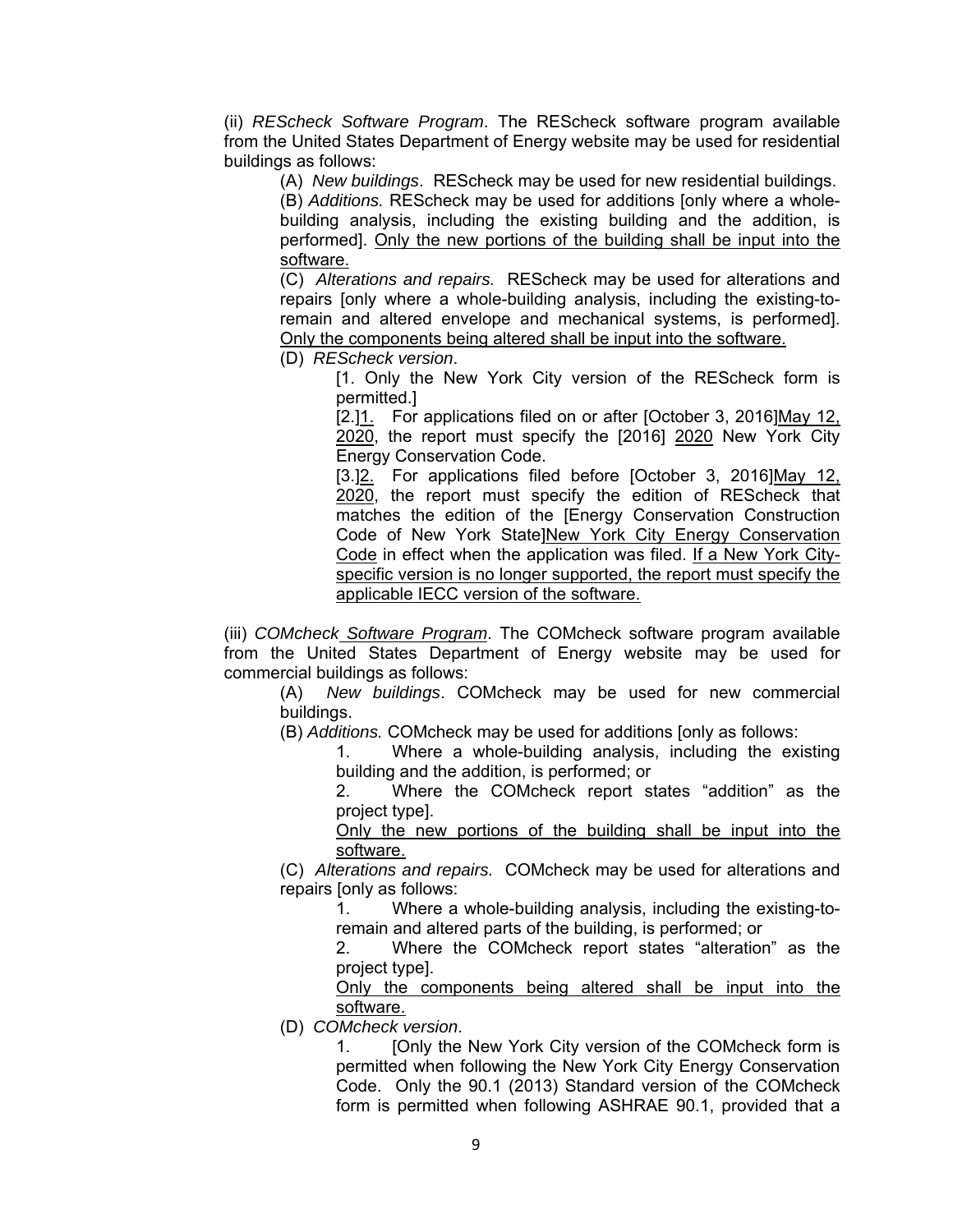New York City version of COMcheck for ASHRAE is unavailable.] For applications filed on or after May 12, 2020, the report must specify the edition of COMcheck that matches the edition of the New York City Energy Conservation Code or ASHRAE 90.1 in effect when the application was filed.

2. For applications filed [on or after October 3, 2016,] before May 12, 2020, the report must specify the edition of COMcheck that matches the edition of the New York City Energy Conservation Code [or New York City amended ASHRAE 90.1.] in effect when the application was filed. [In the event that]If a New York City-specific version is no longer supported, the report must specify the applicable IECC or ASHRAE 90.1 version of the software, as determined by the Department.

(iv) *Energy modeling* [*based on DOE2*]*.* For new commercial buildings and additions or alterations to commercial buildings, where [trade-offs among disciplines and/or] the performance path [are] is used in accordance with ASHRAE 90.1 section 11 or Appendix G, an energy modeling program developed by the United States Department of Energy, including DOE2 or updates of DOE2, shall be used; such updates include DOE2.1E, VisualDOE, EnergyPlus and eQuest.

Other energy modeling programs must be approved by the Secretary of State of New York State and the commissioner. The commissioner may at his or her discretion require the energy modeling report to be submitted to the Department.

All applications must provide a Supporting Documentation Index indicating the mandatory measures, an energy modeling form, and energy modeling reports.

*Additional envelope requirements for buildings 25,000 square feet and greater.* Additionally, for applications 25,000 square feet and greater, a ComCheck Envelope Compliance Certificate, using ASHRAE 90.1, must be submitted along with the energy modeling reporting to ensure compliance with additional envelope provisions.

(v) *Alternative formats.* Formats other than those listed in subparagraphs (i) through (iv) of this paragraph, including, but not limited to, the home energy software programs described in section ECC 101.5.1, may be used for a project only if they are approved in advance by both the Secretary of State of New York State and the commissioner.

(2) *Mixed-occupancy buildings three stories or fewer.* In accordance with section ECC 101.4.1, buildings three stories or fewer above grade plane with mixed residential and non-residential occupancies must comply with the respective requirements of Chapters R2 through R6 and Chapters C2 through C6 or ASHRAE 90.1, and must have separate energy analyses, except that a tabular analysis format or energy modeling may be used to show both the residential and non-residential requirements.

(3) *Build-outs of tenant space prior to issuance of new building certificate of occupancy.* The energy analysis for any alteration application for a build-out of a new building tenant space before the final certificate of occupancy is issued must be consistent with the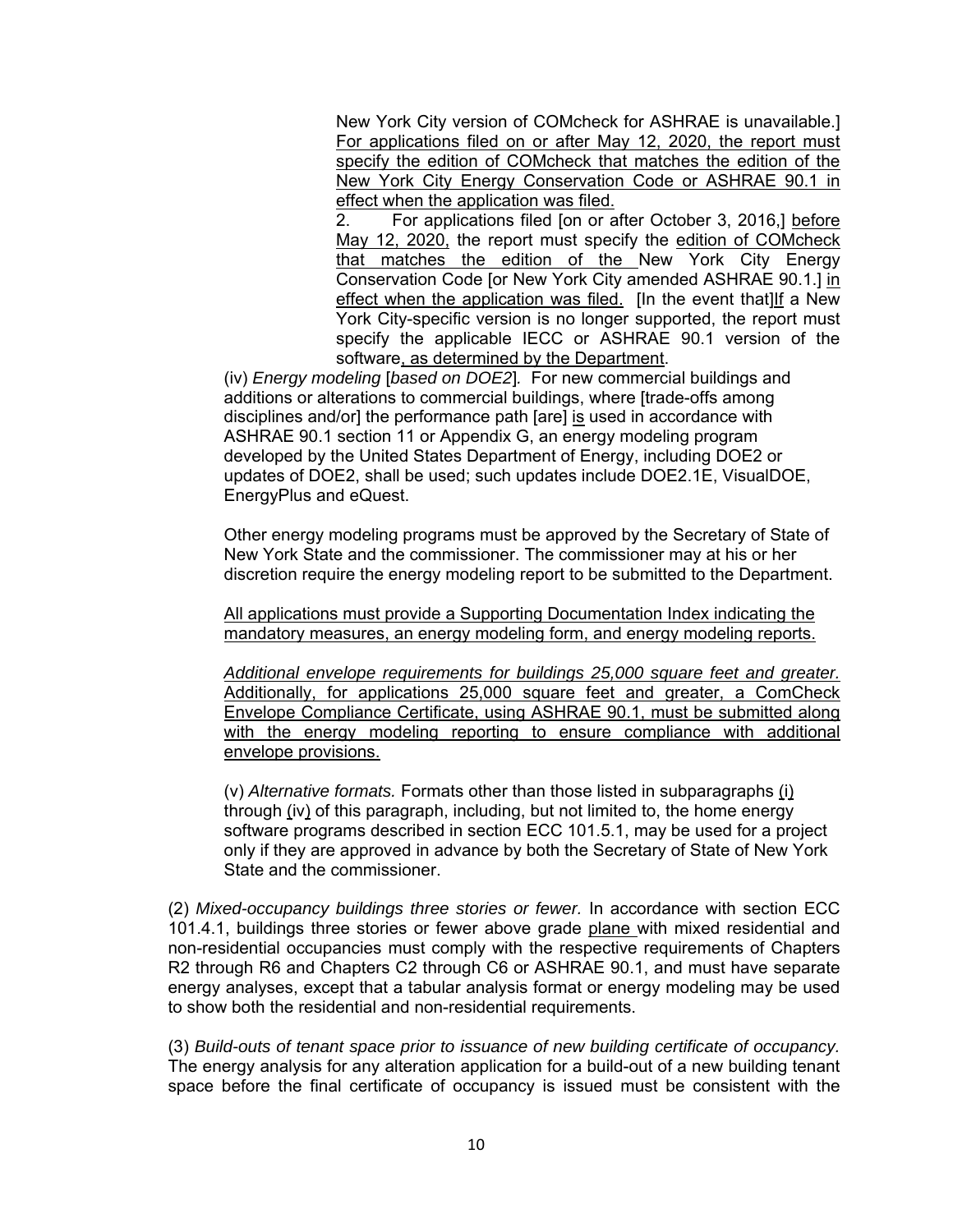[energy analysis] compliance path for the new building. Such energy analysis for the new building must be provided upon request.

(4) *Professional responsibility for energy analysis.* The energy analysis [shall]must be signed and sealed by registered design professional(s).

(i) *Election.* The project team must elect one of the following methods for performing the energy analysis:

(A) *Responsibility by discipline.* Where each system of the energy analysis – envelope, mechanical/service water heating and lighting/power – meets the prescriptive requirements of the Energy Code individually, different registered design professionals may sign and seal their respective parts of the energy analysis report and include them as follows:

1. If all such systems are filed with the Department under the same application number, each registered design professional may include his or her part of the energy analysis in his or her respective parts of the project construction drawings.

2. If such systems are filed with the Department under different application numbers, [all] each part[s] of the energy analysis [shall be filed in the initial application for the project] in the related applications must utilize the same compliance path; except that in the case of foundation and earthwork permits issued pursuant to section 28-104.2.5, the energy analysis for the new building project must be submitted with subsequent construction documents. Refer also to paragraph (5) of this subdivision.

(B) *Lead professional.* Where energy modeling (whole-building analysis) is performed for the energy analysis [or where the project design uses tradeoffs among disciplines such that one or more systems of the energy analysis –] and the envelope, mechanical/service water heating and lighting/power [– could] do not meet the prescriptive [or performance] requirements of the Energy Code on [its]their own, a lead professional must be identified who must sign and seal the entire energy analysis for all systems involved.

The energy modeling program must be based on [the DOE2] energy modeling software in accordance with subparagraph (iv) of paragraph (1) of this subdivision. The energy analysis must be presented in the construction drawings for one application only. The lead professional must be a registered design professional and need not be a design applicant.

(ii) *Registered design professional other than a design applicant.* A registered design professional other than a design applicant may prepare, sign and seal the energy analysis, either as lead professional or for individual discipline(s) in accordance with subparagraph (i) of this paragraph. [Such registered design professional shall file a PW1 form as a subsequent filing and indicate "Energy" or "Electrical" as applicable in Section 6D, OT – Other.]

(5) *Foundation and earthwork permits.* When phased or partial approval is requested by the applicant for the purpose of issuance of a foundation and earthwork permit in accordance with §28-104.2.5 of the Administrative Code, a tabular analysis must be filed showing the foundation insulation requirements of the ECC. Refer also to subclause 2 of clause (A) of subparagraph (i) of paragraph (4) of this subdivision.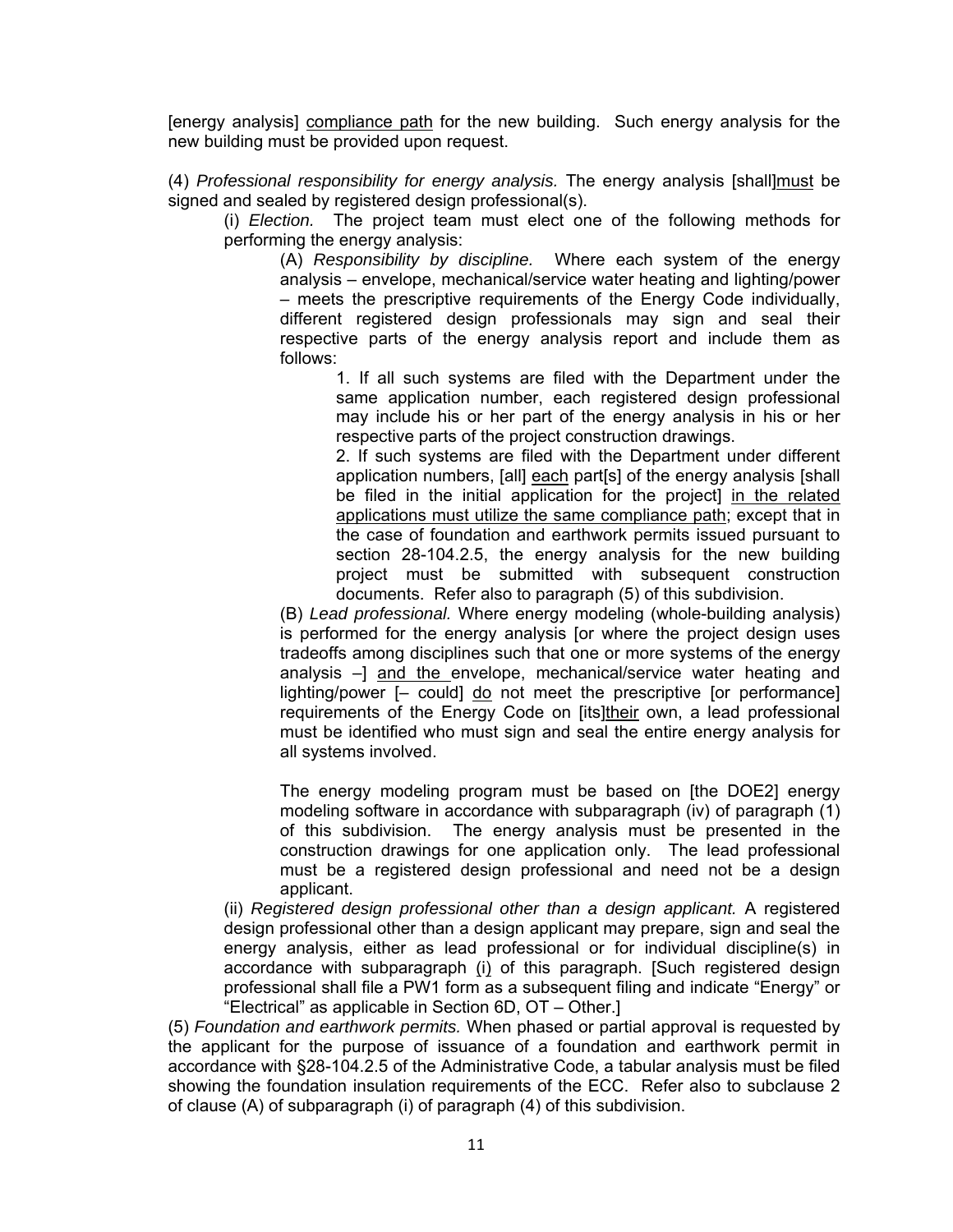§6. Subdivision (g) of section 5000-01 of Chapter 5000 of title 1 of the rules of the city of New York is amended to read as follows:

(g) *Supporting documentation.* The construction drawings submitted for approval [shall]must provide all energy design elements and [shall]must match or exceed the energy efficiency of each value in each part of the energy analysis – envelope, mechanical/service water heating and lighting/power. The supporting documentation [shall]must be listed in a table that serves as an indexing guide to the construction document set. Such table [shall]must list the proposed values of each Energy Code-regulated item in the scope of work with the respective location in the drawing set. Such table is not required if the location of the supporting documentation is included in a column [added to] as shown in the Tabular Analysis described in figure 1.

# **Figure 2: Sample Supporting Documentation Index:**

**SUPPORTING DOCUMENTATION INDEX**  Code chapter and/or standard used for design Climate Zone 4A **Code Section | Item Description | Supporting | Supporting | Supporting | Supporting | Supporting | Supporting | Supporting | Supporting | Supporting | Supporting | Supporting | Supporting | Supporting | Supporting | Suppo Documentation Location**  [(]List specific code section[)] [(]List all elements of the scope of work in the detail that they are addressed by the energy code.[)] [(]List the drawing page number and/or section title.[)]

[In addition, other mandatory Energy Code requirements shall be provided as described in paragraphs 1 through 5 of this subdivision.]

For additions, the construction documents must clearly show in the supporting documentation, the new construction as it relates to existing conditions. For alterations, the construction documents must clearly show in the supporting documentation those physical portions of the systems that are being brought up to code and those that are not being altered.

Further, supporting documentation [shall]must provide all information necessary for a progress inspector to verify during construction that the building has been built in accordance with the approved construction documents to meet the requirements of the Energy Code.

[For additions and alterations, the applicant must clearly show those physical portions of the systems that are being brought up to code and those that are not being upgraded.]

In addition, other mandatory Energy Code requirements must be provided as described in paragraphs (1) through (7) of this subdivision. This is not an exhaustive list.

(1) *Envelope.* Building wall sections and details [shall]must be provided for each unique type of roof/ceiling, wall, and either the foundation, slab-on-grade, basement or cellar assembly. Such building wall sections shall show each layer of the assembly, including, but not limited to, insulation, moisture control and air barriers. If continuous insulation is indicated, it must be fully continuous, uninterrupted by framing, slab edges, shelf angles, or any other continuous breaks in the insulation. The insulation in each case [shall]must be labeled and [shall]must be equal to or greater than the R values, and an assembly in each case [shall]must be equal to or less than the assembly U-factors, in the energy analysis.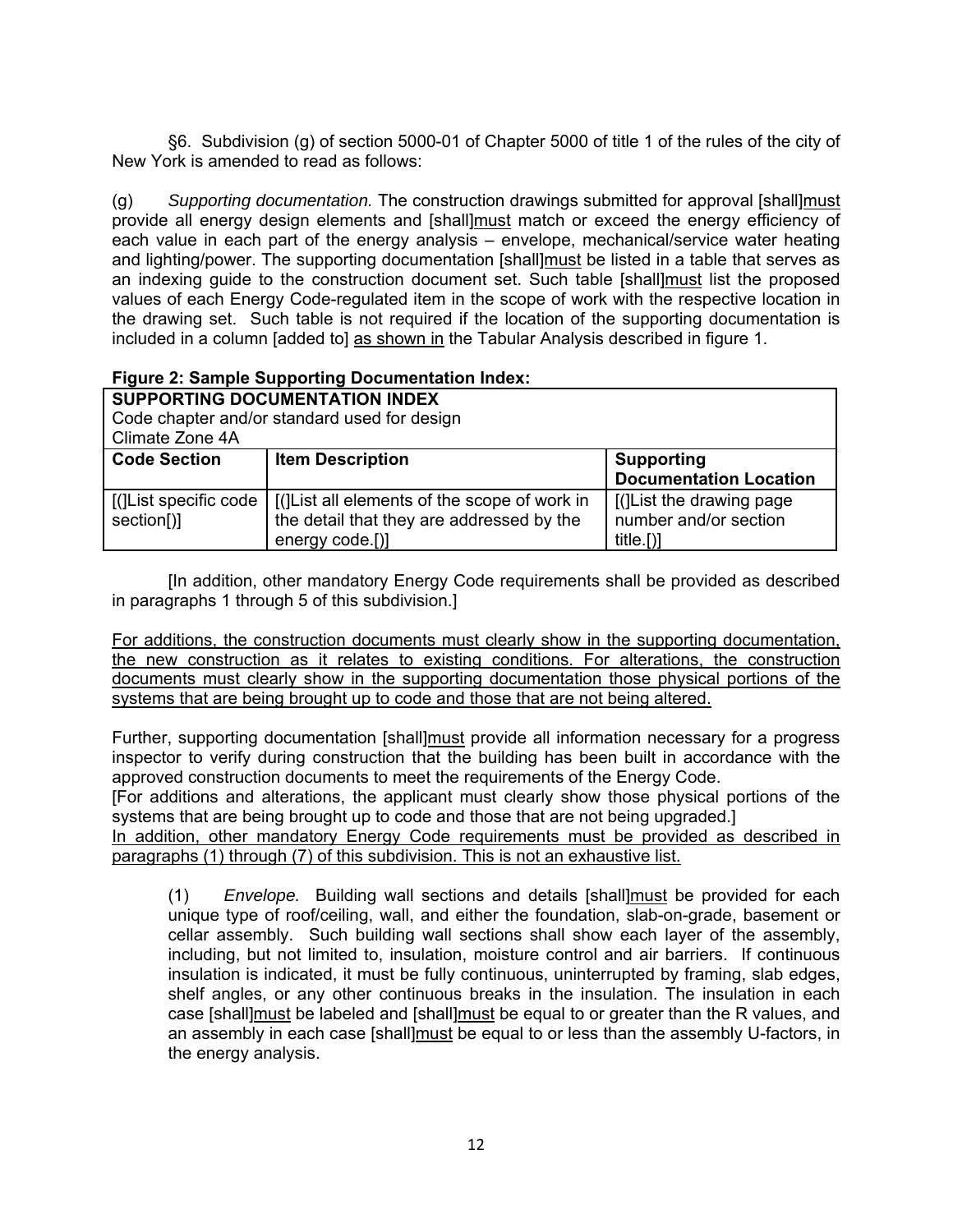(i) *Fenestration.* Door, window and skylight schedules [shall]must include columns for U-factor, VT and SHGC values for each fenestration assembly type, and such values [shall] must be equal to or less than those in the energy analysis. For commercial buildings, the building elevation must indicate a demarcation line at 95 feet. Fenestration located below 95 feet must be clearly identified on construction documents. For any portion of a fenestration assembly that is above 95 feet, the entire fenestration assembly may comply with the U-factor requirements for fenestration 95 feet and above. Mandatory requirements to prevent air leakage shall be detailed.

(ii) Spandrel assemblies. Spandrel assemblies are considered opaque walls. The U-factor for the proposed design must be that which is defined in the Energy Code, according to the frame type, spandrel assembly, and rated R-value of insulation between framing members. If a spandrel assembly is not described within the Energy Code, or contains insulation values outside of the range of rated R-values, the designer will be required to provide simulation of the wall assembly, using software such as THERM.

(iii) Thermal bridging. Construction documents must include information on clear field, point, and linear thermal bridges. Clear field thermal bridges, such as brick ties, cladding, studs, must be de-rated using Appendix A of ASHRAE 90.1. If the assembly is not identified in Appendix A of 90.1, such as Z-girts, then these assemblies must be noted in the drawings, accompanied by supporting documentation indicating the de-rated value. Individual point thermal bridges, such as structural beam penetration through insulation, larger than  $12$ in<sup>2</sup> in commercial buildings and larger than 8in<sup>2</sup> in residential buildings must be identified on the construction documents. Linear thermal bridges specifically identified in the ECC, such as shelf angles, slab edges, balconies, parapets, window interfaces, must be identified both on elevation plans and in a tabular format as shown in figure 3. Each linear thermal bridge type must have a relevant detail showing the cross-section through the thermal bridge.

|  |  |  | Figure 3: Sample Linear Thermal Bridge Documentation |
|--|--|--|------------------------------------------------------|
|--|--|--|------------------------------------------------------|

| Linear<br>Thermal                                                                                                                       | <b>Total Length</b>                                            | <b>Detail Location</b>                                            | Ψ-value                                                                                                                                                                                                                                                     |
|-----------------------------------------------------------------------------------------------------------------------------------------|----------------------------------------------------------------|-------------------------------------------------------------------|-------------------------------------------------------------------------------------------------------------------------------------------------------------------------------------------------------------------------------------------------------------|
| <b>Bridge Type</b>                                                                                                                      |                                                                |                                                                   |                                                                                                                                                                                                                                                             |
| applicable<br>all<br>List<br>thermal bridges that<br>identified<br>in<br>are<br>Table<br>C402.6,<br>R402.6<br>90.1<br>or<br>Table 5.4.4 | List<br>aggregate<br>length of each type<br>of thermal bridge. | the<br>List<br>drawing<br>number<br>page<br>and/or section title. | Ψ-<br>unmitigated<br>List<br>directly<br>value<br><u>from</u><br>Table<br>C402.6,<br>R402.6<br>90.1<br>or<br>Table<br>5.4.4.<br>Alternatively, provide<br>with<br>$V$ -value<br>supporting<br>documentation<br>calculations,<br>and/or<br>differing<br>from |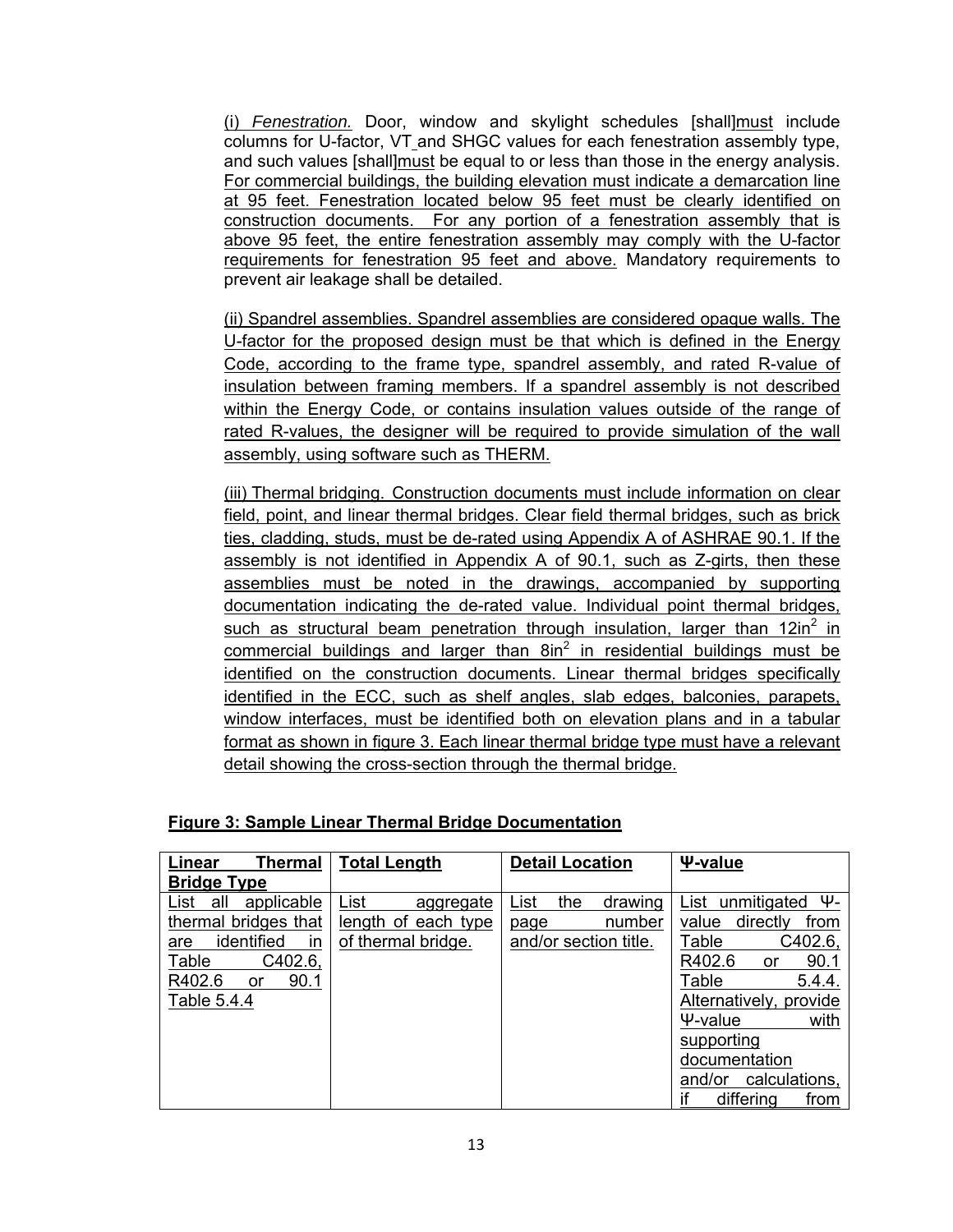|  | <b>OVA</b><br>-<br>.<br>--<br>- - -<br>n 11<br>.<br>-<br>.<br>. |
|--|-----------------------------------------------------------------|

(2) *Mechanical/service water heating.* Mechanical system design criteria, and mechanical and service water heating system and equipment types, sizes and efficiencies shall be provided with coordinated naming convention between the mechanical schedule and the energy analysis. For commercial buildings, the total installed space cooling capacity, the total installed space heating capacity, and the total installed service hot water capacity must be listed on the drawings. For all new construction, the ventilation system design must be included in the construction documents in accordance with the requirements in the ECC.

Space heating and cooling equipment, energy recovery equipment, economizers, ventilation equipment, service water heating equipment, and mandatory requirements including control systems, duct sealing and duct and piping insulation [shall]must be shown on the construction drawings and [shall]must be equal to or greater than the energy efficiency requirements established in the energy analysis, the Energy Code and/or this section, as applicable. A narrative [shall]must be provided for each mandatory control system describing its function and operation and specifying proper setpoints of equipment and controls.

For new buildings, the construction documents must indicate the method of compliance for the supply of heated water and clearly show the service water heating distribution system meeting the specified requirements. Sloped drain water heat recovery units that comply with IAPMO PS 92 and are tested and labeled in accordance with IAPMO 346, are deemed to comply.

(3) *Electrical.* The applicant must provide supporting documents for lighting, power and controls on either electrical drawings or drawings of other disciplines as appropriate. Such documents must:

- support the energy analysis;
- **satisfy mandatory requirements of the Energy Code, such as controls,** transformers, metering, voltage drop, elevator, commercial kitchen equipment, and electric motor requirements; and
- support progress inspections required by this section.

The drawings must be numbered with an "E," "EN" or other discipline designator and must be signed and sealed by a registered design professional. If the registered design professional is an electrical engineer, the engineer must file [a PW1 form as an initial or subsequent filing and indicate either "Electrical" or "Energy" in Section 6D, OT – Other.] in a form and manner prescribed by the commissioner.

(i) *Interior and exterior lighting.* Supporting documentation for lighting must be as follows:

(A) *Commercial buildings, except within dwelling units.* The applicant [shall]must provide reflected ceiling plans, floor plans and/or electrical drawings with lighting layouts for each floor or space in the project, and for exterior lighting as applicable. Control devices and zones shall be indicated on drawings.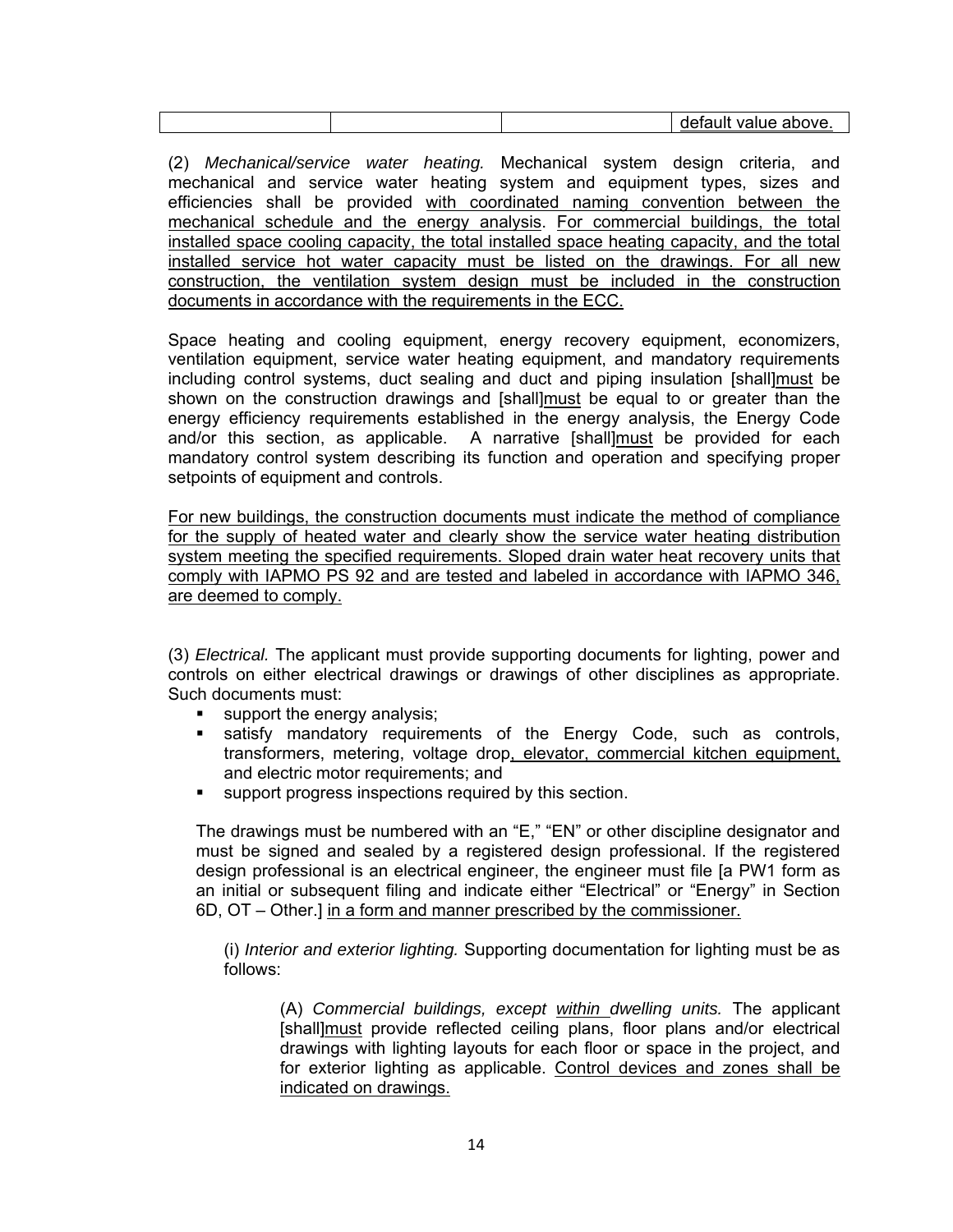The lighting fixtures [shall]must be described and keyed to the lighting plans, including type designation, brief description, locations, lamp type, ballast/transformer type, watts per lamp, quantity of lamps per fixture, and system input watts per fixture, such that the drawings support the energy analysis.

[In addition, mandatory lighting and power] Lighting controls [shall]must be shown and described on a schedule, and a narrative provided describing their function and operation.

[Control devices and zones shall be indicated on drawings.]

(B) *Dwelling units in residential and commercial buildings.* In homes and dwelling units, the applicant must indicate on floor plans what fixtures are to be installed with high-efficacy lamps, and where the separate meter for each dwelling unit is located.

(ii) *Exterior lighting zones.* Exterior lighting zones as set forth in ECC [Table C405.5.2(1)] Table C405.4.2(1) correspond with the following zoning districts in the New York City Zoning Resolution:

| Lighting zone 1: | Park land.                                                     |
|------------------|----------------------------------------------------------------|
| Lighting zone 2: | All R districts, R districts with C overlays and MX districts. |
| Lighting zone 3: | M districts, except MX; C districts, except C5, C6 and C       |
|                  | overlays on R districts.                                       |
| Lighting zone 4: | C5 and C6 districts.                                           |

(iii) *Electrical motors and controls*. Electrical motor horsepower and controls must be shown on the drawings and described.

(iv) [*Electrical submetering]Metering.* Projects requiring electrical submetering and/or monitoring must clearly indicate on the drawings that submetering and/or monitoring will be provided in accordance with the Energy Code. Projects requiring whole building fuel use metering must clearly indicate on the drawings that whole building fuel use metering will be provided in accordance with the Energy Code.

(v) *Automatic receptacle controls.* For applications using ASHRAE 90.1, [50 percent of the] certain receptacles must be automatically controlled and clearly shown on the drawings in accordance with ASHRAE 90.1.

(vi) *Electric vehicle service equipment capable.* New residential buildings with parking areas must indicate on the construction documents the method of compliance for the future installation of electric vehicle service equipment in accordance with the Energy Code and the Building Code, as applicable.

*(vii) Elevators and escalators.* For applications with elevators, the construction documents must provide the efficiency class and usage category. For new building applications with elevator shafts rising 75 feet or more must provide documentation showing compliance with regenerative drives, as applicable. For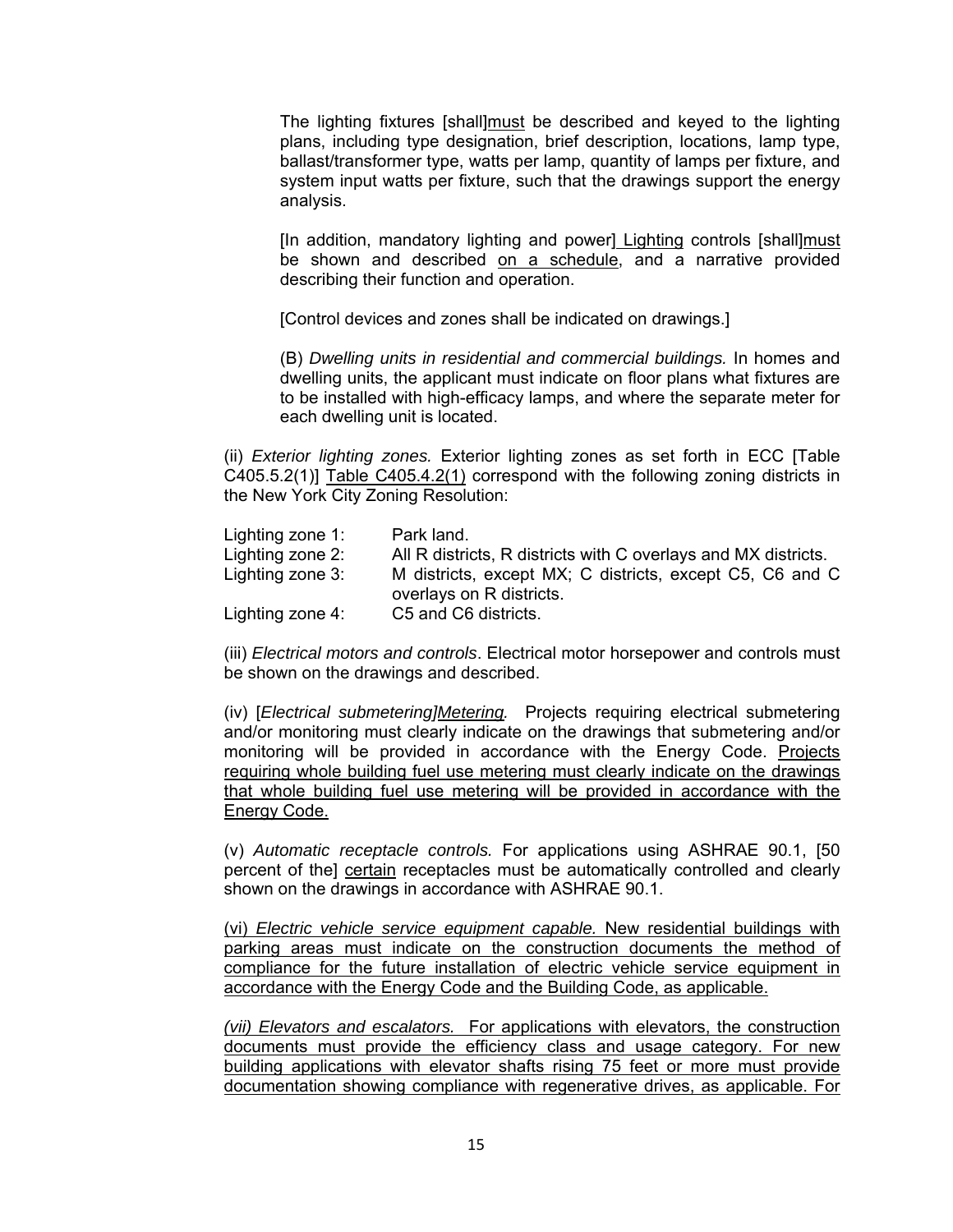applications with escalator installations must provide documentation showing compliance with regenerative drives, as applicable.

(viii) *Commercial kitchen equipment.* For applications with certain commercial kitchen equipment, the construction documents must provide the type of equipment, the minimum performance value, and the design specification value in accordance with the ECC.

(4) *Permanent certificate in residential buildings.* For residential buildings and commercial R-3 buildings, the construction documents must indicate the following in accordance with Section ECC R401.3:

(i) *New buildings.* For new buildings, a permanent certificate must be installed indoors and in accordance with Sections ECC R401.3, except that it may be posted near the electrical distribution panel at eye level and in plain sight.

(ii) *Additions and alterations.* For additions and alterations affecting information on an existing permanent certificate, such permanent certificate must be updated, initialed where changed and reposted such that the values on the posted permanent certificate remain current. For additions and alterations where a permanent certificate was not previously required, a new permanent certificate must be provided with the values applicable to the scope of work and posted on a permanent certificate that complies with the new building requirements.

[(4) *Mandatory*](5) *Other mandatory requirements.* The construction documents [shall]must comply with all mandatory requirements of the Energy Code.

(i) For residential buildings, references for such requirements are listed throughout Chapters R2 through [R5]R6.

(ii) For commercial buildings complying with the provisions of ECC Chapters C2 through [C5]C6, references for such requirements are [listed]set forth throughout Chapters C2 through [C5] C6; for commercial buildings complying with ASHRAE 90.1, such requirements are set forth throughout the [referenced] standard.

(iii) *Commissioning* [*statement.*]*documentation requirements.* The construction documents for each commercial building must show the following:

(A) Professional statement. Every application filed by a registered design professional for approval of construction documents for a new building or alteration under the commercial provisions of ECC or ASHRAE 90.1 [shall]must include a statement of either compliance with or exemption from the commissioning requirements of the Energy Code.[ as described in ECC C408.] The total installed space cooling capacity, the total installed space heating capacity and the total installed service hot water capacity must be listed on the drawings, as well as all the building systems that require commissioning, as applicable. For alteration applications, the total connected load of the HVAC distribution equipment that is within the scope of work must be listed on the drawings.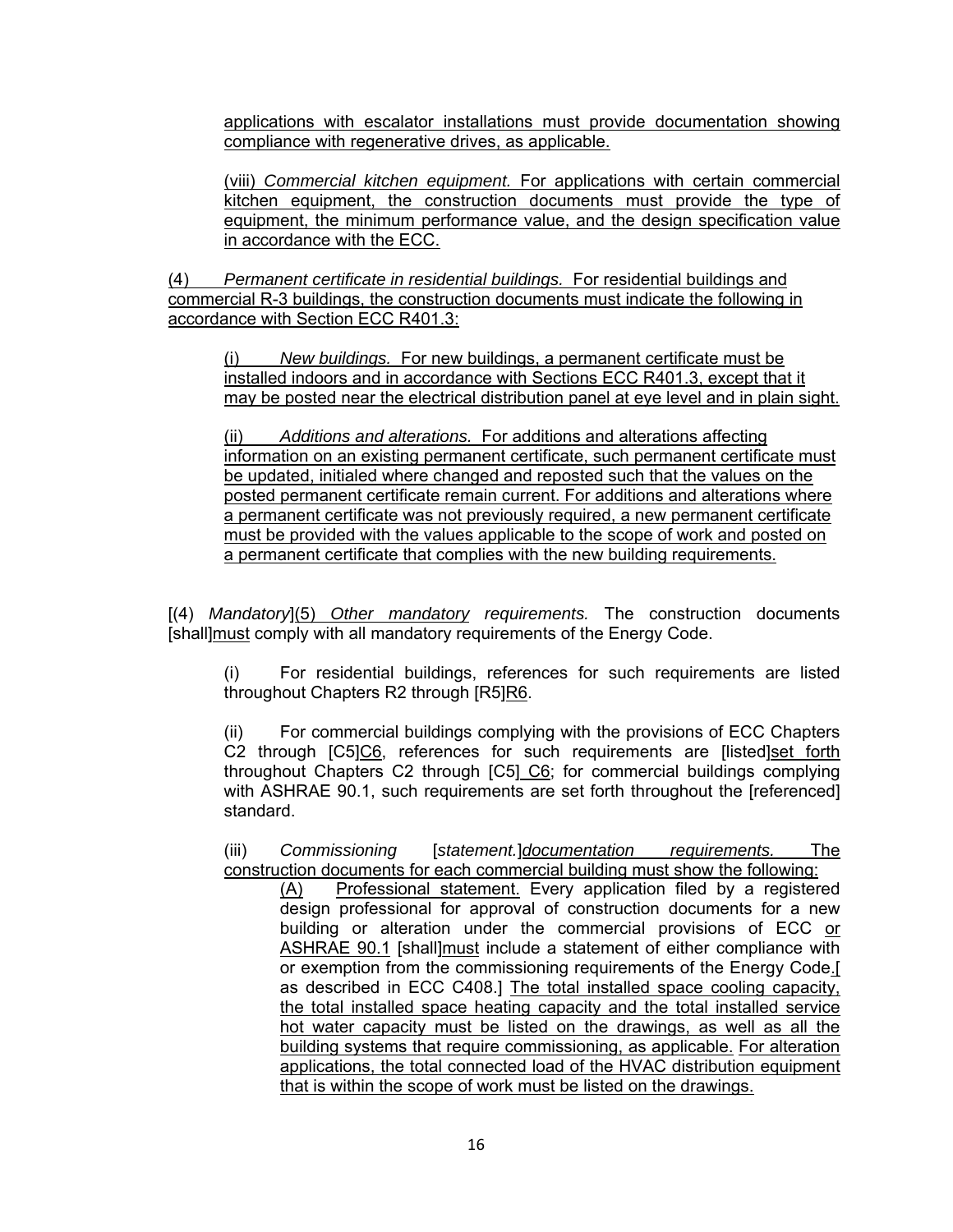(B) *Commissioning Plan.* The commissioning plan requirements may be

described in the construction documents, or the construction documents may refer to specifications. The specifications may be requested by the department.

(C) *Equipment specifications*. The construction documents must show the location of all equipment requiring commissioning, along with the performance data for each piece of equipment.

(D) *Operating and maintenance manual.* A statement that the owner shall receive an operating and maintenance manual for the HVAC equipment requiring commissioning within 90 days of the date of receipt of the Certificate of Occupancy or letter of completion.

(E) *Balancing report.* A statement that the owner shall receive a systems balancing report for the HVAC equipment requiring commissioning within 90 days of the date of receipt of the Certificate of Occupancy or letter of completion.

*(iv) Air leakage and air barrier testing statement.* [Every application filed by a registered design professional for approval of construction documents for a new building under the residential provisions of the ECC must include a statement of compliance with the testing requirements of the Energy Code as described in ECC R402.4.1.2 or R402.4.1.3. Every application filed by a registered design professional for approval of construction documents for a new building under the commercial provisions of the ECC must include a statement of either compliance with or exemption from the air barrier testing requirements of the Energy Code as described in ECC C402.5.1.3. Applications indicating compliance with the air barrier testing requirements under the commercial provisions must be tested in accordance with ASTM E 779 at a pressure differential of 0.3 inch water gauge (75 Pa) or an equivalent method approved by the code official and deemed to comply with the air leakage requirements when the tested air leakage rate of the building thermal envelope is not greater than 0.4 cfm/ft<sup>2</sup>. Air barrier testing, when required, must be performed by a third-party independent of the contractor and acceptable to the department.] The construction documents for each new building or additions greater than 10,000 square feet in area must provide information relating to the air barrier testing compliance with the Energy Code. A continuous air barrier location be shown on the elevation and section drawings and in each envelope assembly detail.

*(A) Residential buildings.* New buildings required to comply with the residential provisions of the Energy Code, must include a statement of compliance with the air leakage rate testing requirements of the Energy Code.

*(B) Commercial buildings.* New buildings or additions, required to comply with the commercial provisions of the Energy Code, must indicate compliance with one of the following three air barrier requirements:

1. *Visual inspection.* Only commercial buildings less than 10,000 square feet may comply with visual inspection. The continuous air barrier for the opaque envelope must indicate compliance with the material or assemblies in the Energy Code.

2. *Whole building air barrier testing.* Buildings 10,000 square feet and greater, but less than 50,000 square feet and 75 feet in height or less must include a statement of compliance with the air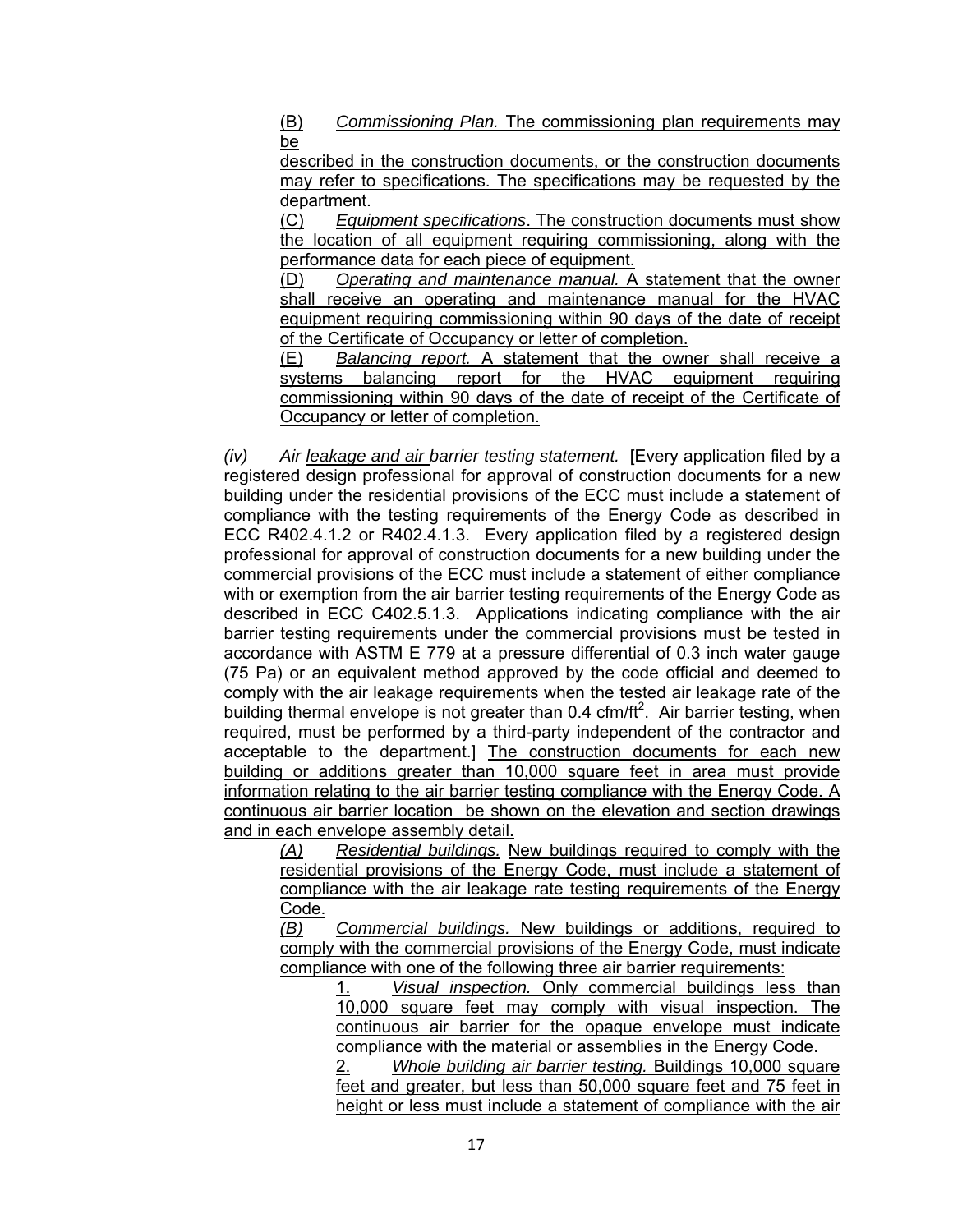leakage rate testing requirements of the Energy Code. For buildings not required to comply with testing, and instead choose to comply voluntarily with whole building air barrier testing must include a statement of compliance with the air leakage rate testing requirements of the Energy Code.

3. *Air barrier continuity plan.* Buildings 10,000 square feet and greater but less than 50,000 square feet, which are greater than 75 feet in height, and for buildings greater than 50,000 square feet must include a statement of compliance with the Air Barrier Continuity Plan requirements of the Energy Code. The construction documents must indicate each unique air barrier joint or seam to be tested along with the recommended method of testing.

[(5) *Permanent certificate in residential buildings.* For residential buildings, the construction documents shall indicate the following in accordance with Section ECC R401.3:

(i) *New buildings.* For new buildings regulated under ECC Chapter R4, a permanent certificate shall be required to be installed indoors and in accordance with Sections ECC R401.3 and RB103.8, except that it may be posted near the electrical distribution panel at eye level and in plain sight.

(ii) *Additions and alterations.* For additions and alterations affecting information on an existing permanent certificate, such permanent certificate shall be updated, initialed where changed and reposted such that the values on the posted permanent certificate remain current.]

(6) Deferred submittals. Drawings showing design intent and performance criteria matching those in the energy analysis may be submitted as supporting documentation provided that, in accordance with Section 28-104.2.6 of the Administrative Code, the applicant lists such deferred submittals in the construction drawings and submits them for approval prior to installation or construction. If required, the energy analysis must be updated when deferred submittals are provided for approval.

(7) Required progress inspections. Supporting documentation [shall also]must set forth all applicable required progress inspections in accordance with the Energy Code, 1 RCNY §101-07 and this section.

(i) Applicant's instructions regarding required progress inspections. Progress inspections required to be performed during construction for any new building, addition or alteration project [shall]must be identified by the design applicant according to the scope of work and listed and described in the approved construction drawings as required progress inspections.

The description [shall set forth]must show the standard of construction and the inspection criteria as appropriate for the scope of work in accordance with Table I or Table II of subdivision (h) of this section, as applicable; simple reference to the citations provided, without such description, is not sufficient.

The applicant [shall]must include the instruction that, in accordance with [Section BC 110.9] Chapter 1 of the Building Code and ECC 104.2.3, where an inspection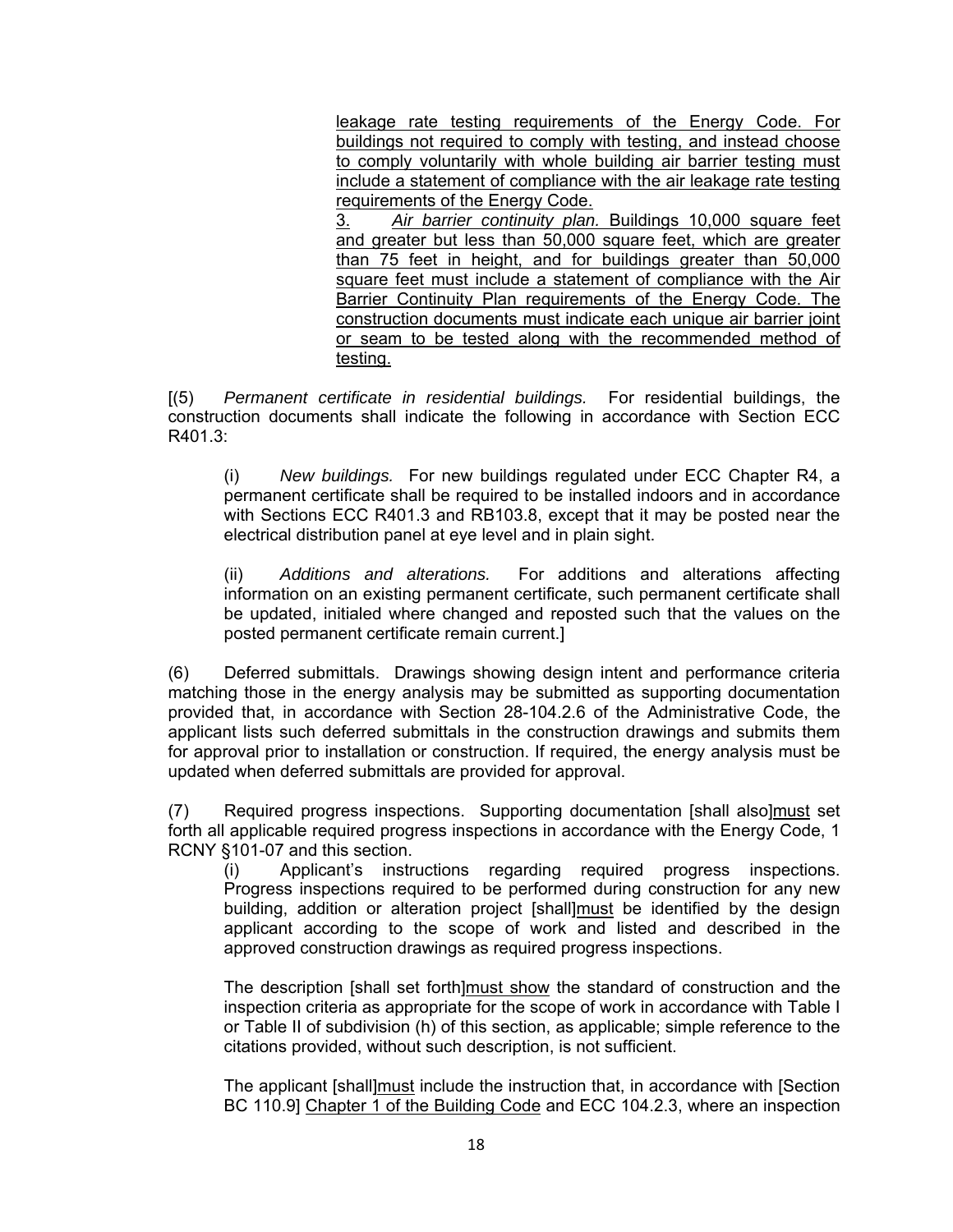or test fails, the construction [shall]must be corrected and must be made available for reinspection and/or retesting by the progress inspector until it complies.

For additions and alterations, the applicant must clearly indicate what portions of the altered systems [should]must be inspected and/or tested, and what inspection and/or testing may be outside the scope of the work.

(ii) Construction scheduling instructions. The drawings [shall] must state that, in accordance with Article 116 of Title 28 and Section BC 110, construction [shall]must be scheduled to allow required progress inspections to take place, and that roofs, ceilings, exterior walls, interior walls, floors, foundations, basements and any other construction shall not be covered or enclosed until required progress inspections are completed or the progress inspector indicates that such covering or enclosure may proceed, at each stage of construction, as applicable.

(iii) Commercial building reference standards and citations. Progress inspection reference standards and citations [shall]must conform to the respective requirements of ECC Chapters C2 through C5 or ASHRAE 90.1 as used for design, in accordance with the following:

(A) When ECC Chapters C2 through C5 have been used for the project design, as reflected in the energy analysis, the applicant [shall]must list on the drawings the respective references and citations for ECC for the progress inspection.

(B) When ASHRAE 90.1 has been used for the project design, as reflected in the energy analysis, the applicant [shall]must list on the drawings the respective references and citations for ASHRAE 90.1 for the progress inspection.

§7. Paragraph (1) and Table I of subdivision (h) of section 5000-01 of Chapter 5000 of title 1 of the rules of the city of New York are amended to read as follows:

(1) *Residential buildings.* The progress inspections and tests described in Table I [shall]must be performed for buildings regulated by ECC Chapters [R4]R2 through R6. For heating, cooling and/or service hot water systems in multiple dwellings, including where such systems serve a single dwelling unit, the applicant [shall]must list inspections, tests and citations from Table II, in accordance with Section ECC R403.8.

### **TABLE I – PROGRESS INSPECTIONS FOR ENERGY CODE COMPLIANCE – RESIDENTIAL BUILDINGS**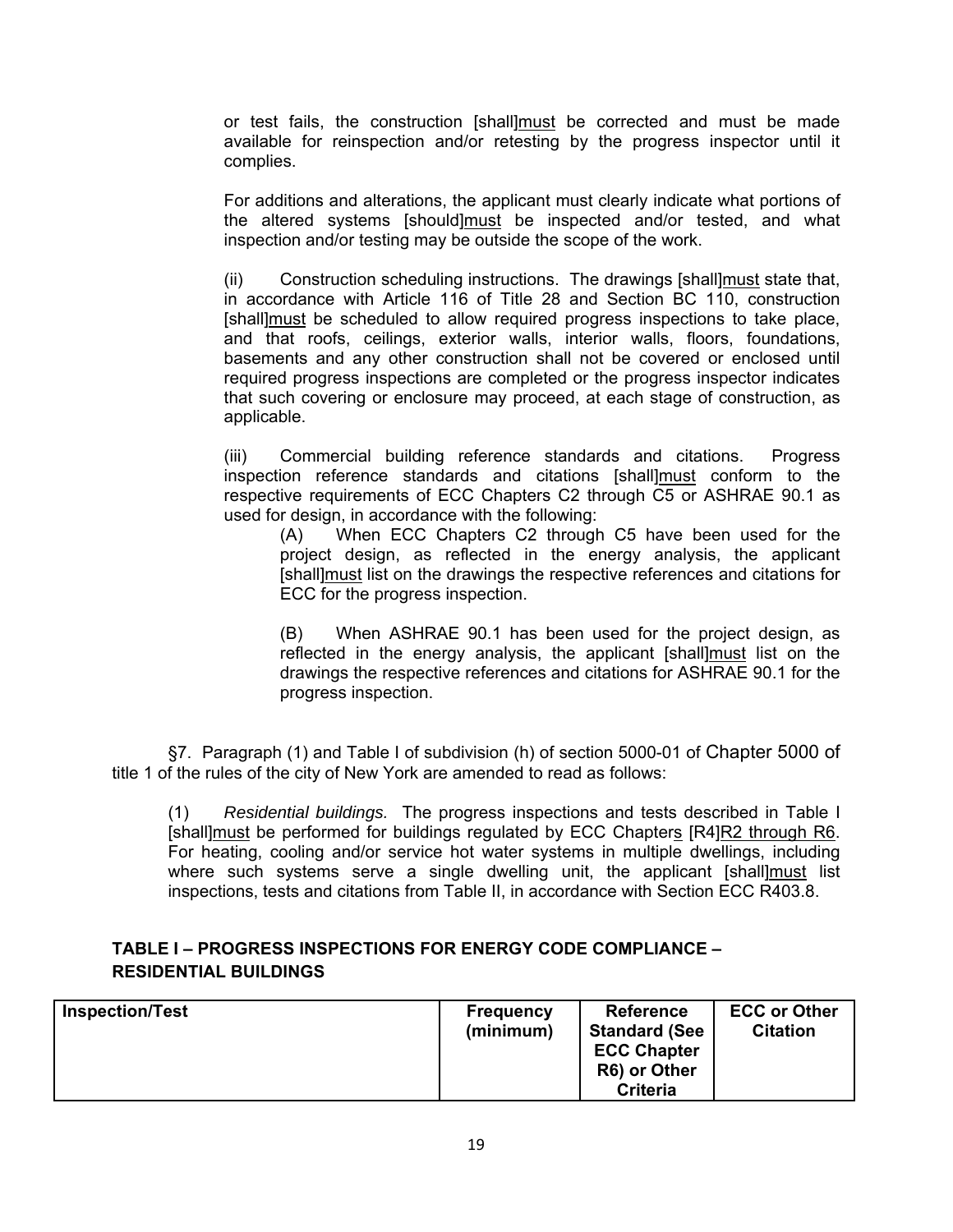| IA              | <b>Envelope Inspections</b>                                                                                                                                                                                                                                                                                                                                                                                                                                                                                                                                                   |                                                                                                     |                                                                                                    |                                                                                                                                  |
|-----------------|-------------------------------------------------------------------------------------------------------------------------------------------------------------------------------------------------------------------------------------------------------------------------------------------------------------------------------------------------------------------------------------------------------------------------------------------------------------------------------------------------------------------------------------------------------------------------------|-----------------------------------------------------------------------------------------------------|----------------------------------------------------------------------------------------------------|----------------------------------------------------------------------------------------------------------------------------------|
| IA1             | Protection of exposed foundation<br>insulation:<br>Insulation [shall]must<br>be<br>visually inspected to verify<br>proper<br>protection where applied to the exterior of<br>basement or cellar walls, crawl-space<br>walls and/or the perimeter of slab-on-<br>grade floors.                                                                                                                                                                                                                                                                                                  | Prior to backfill                                                                                   | Approved<br>construction<br>documents                                                              | R303.2.1                                                                                                                         |
| IA <sub>2</sub> | Insulation placement and R-values:<br>Installed insulation for each component of<br>the conditioned space envelope and at<br>junctions between components, including<br>bridges<br>and<br>heated<br>thermal<br>slab<br>[shall]must<br>insulation,<br>be<br>visually<br>inspected to ensure that the R-values are<br>marked, that such R-values conform to<br>the R-values identified in the construction<br>documents and that the insulation is<br>properly installed. Certifications<br>for<br>insulation<br>unmarked<br>[shall]must<br>be<br>similarly visually inspected. | As required to<br>verify continuous<br>enclosure while<br>walls, ceilings<br>and floors are<br>open | Approved<br>construction<br>documents                                                              | R303.1,<br>[R303.1.1]<br>[R303.1.2]<br>R303.2,<br>[R402.1]<br>R402.1.2<br>R402.2.<br>Table<br>R402.4.1.1,<br>R402.4.4,<br>R402.6 |
| IA <sub>3</sub> | Fenestration and door U-factor and<br>product ratings: U-factors, SHGC and<br>installed<br>VT<br>values of<br>fenestration<br>[shall] must be verified by visual inspection<br>for conformance with the U-factors,<br>SHGC and VT values identified in the<br>construction drawings, either by verifying<br>the manufacturer's NFRC labels or,<br>where not labeled, using the ratings in<br>ECC Tables R303.1.3(1), [and] (2), and<br>(3).                                                                                                                                   | As required<br>during<br>installation                                                               | Approved<br>construction<br>drawings;<br><b>NFRC 100,</b><br><b>NFRC 200,</b><br>ANSI/DASMA<br>105 | R303.1,<br>R303.1.3,<br>R402.1.<br>R402.3, R402.5                                                                                |
| IA4             | Fenestration air leakage: Windows,<br>skylights and sliding glass doors, except<br>site-built windows, skylights and doors,<br>[shall] must be visually inspected to verify<br>that installed assemblies are listed and<br>labeled to the referenced standard.                                                                                                                                                                                                                                                                                                                | As required<br>during<br>installation                                                               | <b>NFRC 400,</b><br>AAMA/WDMA<br>/CSA<br>101/I.S.2/A44<br>$\Omega$                                 | R402.4.3                                                                                                                         |
| IA <sub>5</sub> | <b>Fenestration</b><br><b>Dimensions</b><br>areas:<br>of<br>windows, doors and skylights [shall]must<br>be verified by visual inspection.                                                                                                                                                                                                                                                                                                                                                                                                                                     | Prior to final<br>construction<br>inspection                                                        | Approved<br>construction<br>documents                                                              | R402.3                                                                                                                           |
| IA <sub>6</sub> | Air [sealing and insulation] barrier -<br>inspection:<br>visual<br>Openings<br>and<br>penetrations in the building envelope,<br>including site-built fenestration and doors,<br>[shall] must be visually inspected to verify<br>properly sealed,<br>that<br>they<br>are<br>in.<br>accordance with Table R402.4.1.1.                                                                                                                                                                                                                                                           | As required<br>during envelope<br>construction                                                      | Approved<br>construction<br>documents;<br><b>ASTM E283;</b>                                        | R402.4.1,<br>R402.4.4,<br>R402.4.5,<br>R402.4.6                                                                                  |
| IA7             | Air [sealing and insulation] barrier -<br>testing: Testing [shall]must be performed                                                                                                                                                                                                                                                                                                                                                                                                                                                                                           | Prior to final<br>construction                                                                      | <b>ASTM E779;</b><br><b>ASTM 1827;</b>                                                             | R402.4.1.2.<br>R402.4.1.3                                                                                                        |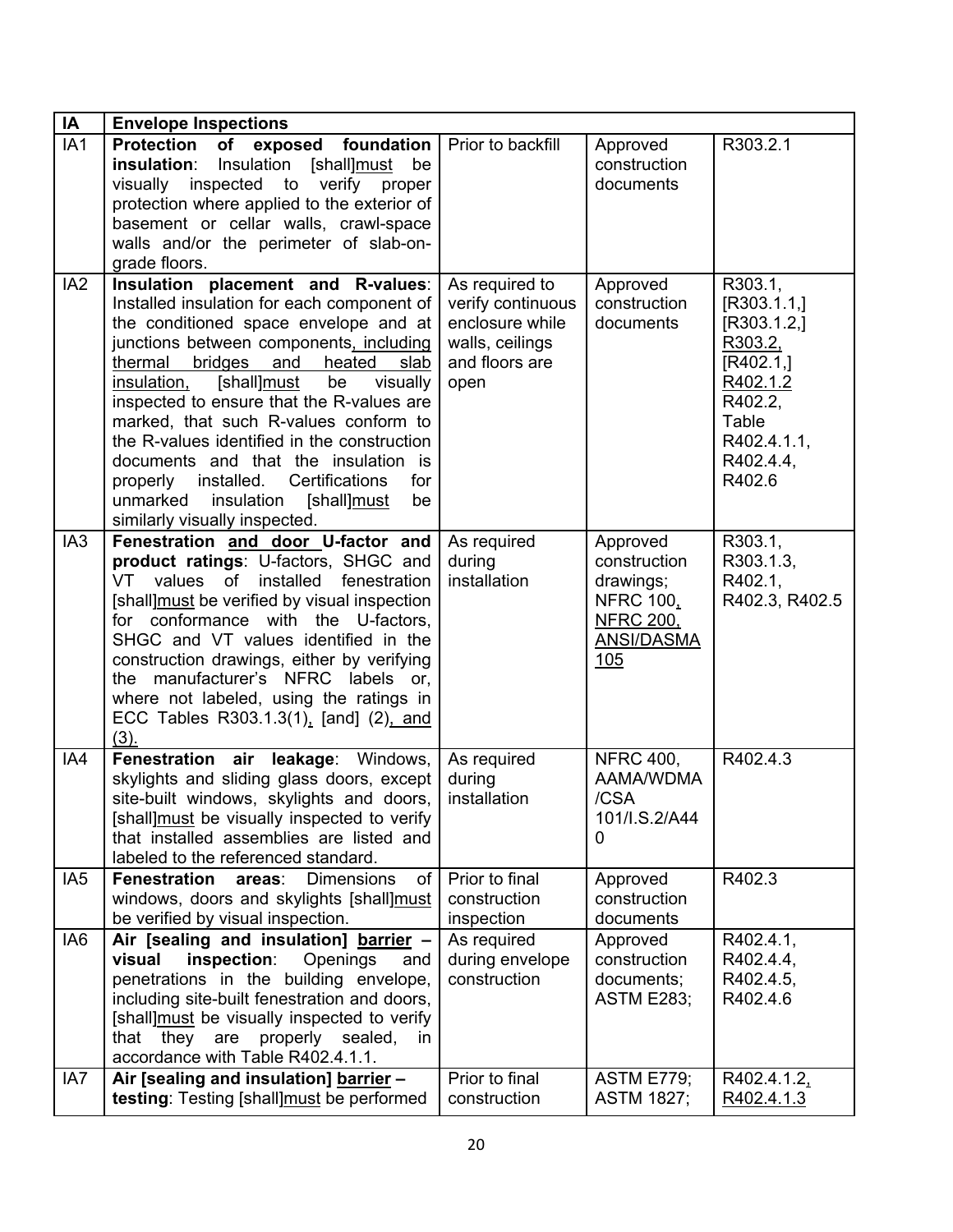|                 | in accordance with section ECC<br>R402.4.1.2 or R402.4.1.3 and shall be<br>accepted if the building meets the<br>requirements detailed in such section.<br>Test results [shall]must be retained in<br>accordance with the provisions of Title 28<br>of the Administrative Code. Testing must<br>be performed by a third-party<br>independent of the contractor and<br>acceptable to the department.                                                                          | inspection                                                   | ANSI/BOMA<br>Z65.1;<br><b>RESNET/ICC</b><br>380;<br>Approved<br>construction<br>documents                                 |                                                                                |
|-----------------|------------------------------------------------------------------------------------------------------------------------------------------------------------------------------------------------------------------------------------------------------------------------------------------------------------------------------------------------------------------------------------------------------------------------------------------------------------------------------|--------------------------------------------------------------|---------------------------------------------------------------------------------------------------------------------------|--------------------------------------------------------------------------------|
| IB              | <b>Mechanical and Plumbing Inspections</b>                                                                                                                                                                                                                                                                                                                                                                                                                                   |                                                              |                                                                                                                           |                                                                                |
| IB <sub>1</sub> | Fireplaces: Provision of combustion air<br>and tight-fitting fireplace doors [shall]must<br>be verified by visual inspection.                                                                                                                                                                                                                                                                                                                                                | Prior to final<br>construction<br>inspection                 | Approved<br>construction<br>documents;<br><b>UL 127[, UL</b><br>907, ANSI<br>Z21.60 (see<br>also MC 904),<br>ANSI Z21.50] | R402.4.2[;], BC<br>2111; MC<br>Chapters 7, 8,<br>9; FGC Chapter<br>6           |
| IB <sub>2</sub> | [Shutoff dampers]Ventilation and air<br>distribution system: Ventilation system<br>must be verified to comply<br>with the<br>ERV/HRV<br>requirements<br>balanced<br>or<br>ventilation system.<br>Whole-house ventilation fan efficacy must<br>be verified by visual inspection.<br>Not less than 20% of installed automatic<br>or gravity dampers, and a minimum of one<br>of each type, [shall]must be visually<br>inspected and physically tested for proper<br>operation. | Prior to final<br>construction<br>inspection                 | Approved<br>construction<br>documents;<br><b>HVI Standard</b><br>916;<br><b>ANSI/ACCA</b><br>9Qlvp-2016                   | R403.6,<br>R403.8, C403,<br>C404                                               |
| IB <sub>3</sub> | <b>HVAC and service water heating</b><br>equipment: Heating and cooling<br>equipment [shall]must be verified by<br>visual inspection for proper sizing. Pool<br>heaters and covers shall be verified by<br>visual inspection.                                                                                                                                                                                                                                                | Prior to final<br>plumbing and<br>construction<br>inspection | <b>ACCA</b><br>Manuals J<br>and $S$ ;<br>Approved<br>construction<br>documents,<br>including<br>energy<br>analysis        | [R403]<br>R403.7,<br>R403.8,<br>R403.10,<br>R403.11,<br>R403.12, C403,<br>C404 |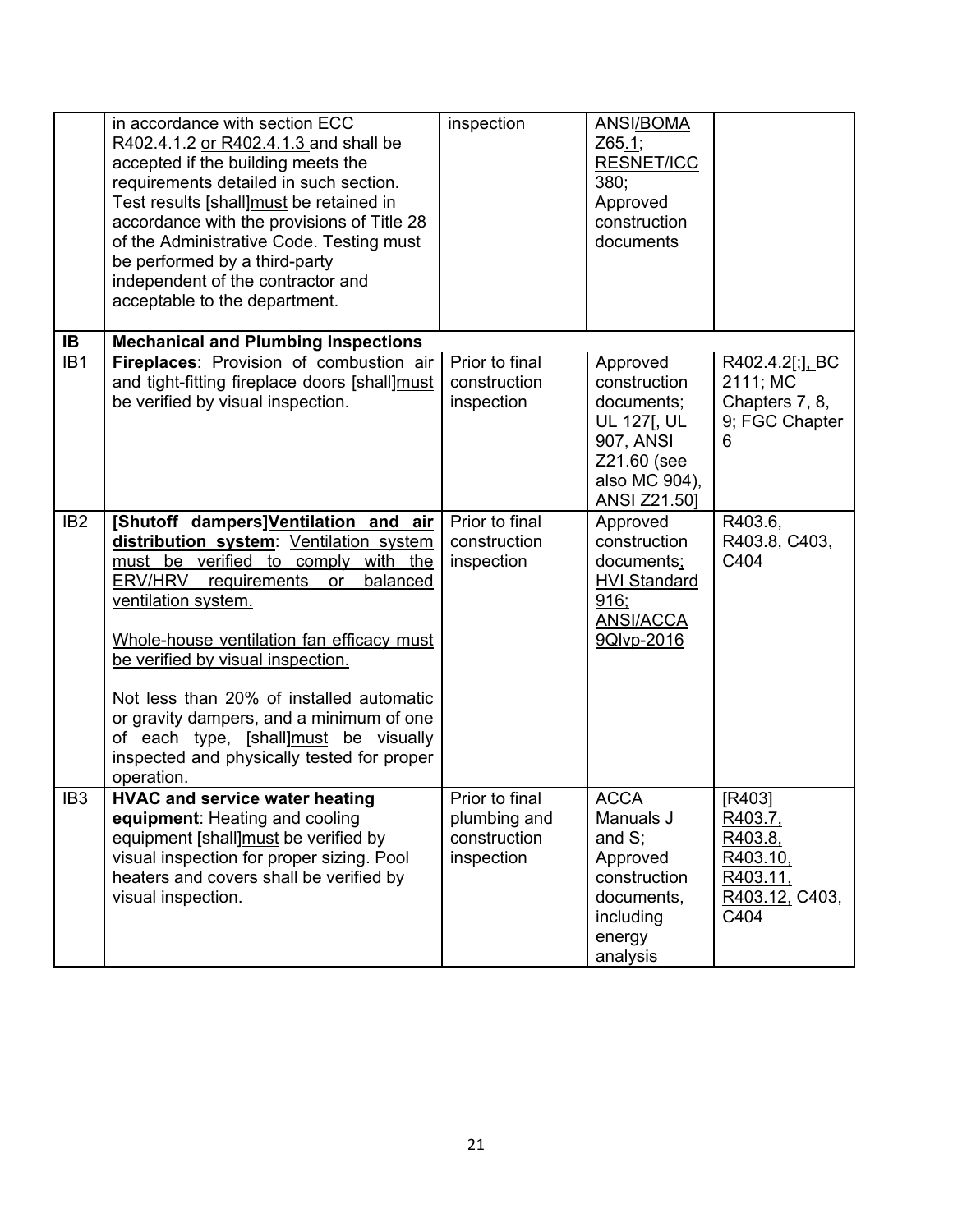| IB4             | HVAC and service water<br>heating<br>system controls: System<br>controls<br>[shall]must be inspected to verify that<br>each dwelling is provided with at least one<br>individual programmable thermostat with<br>capabilities<br>as<br>described<br><b>ECC</b><br>in<br>R403.1.1, and that such controls are set<br>operate as<br>specified<br>in<br><b>ECC</b><br>and<br>R403.1.1. Controls for supplementary<br>electric-resistance heat pumps [shall]must<br>be inspected to verify that such controls<br>prevent supplemental heat operation<br>when the heat pump compressor can<br>meet the heating load.<br>Controls for whole-house mechanical<br>ventilation (balanced ventilation option)<br>shall enable manual override.<br>Controls for<br>snow-<br>and<br>ice-melting<br>systems and pools [shall]must<br>be<br>inspected for proper operation. Not less<br>than 20% or one of each control type,<br>whichever is more, [shall]must<br>be<br>inspected.<br>Controls for turning off circulating hot<br>water pumps when not in use [shall]must<br>be inspected for an automatic or manual<br>switch. | Prior to final<br>electrical and<br>construction<br>inspection                                | Approved<br>construction<br>documents,<br>including<br>control<br>system<br>narratives    | [R403.]<br>R403.1,<br>R403.2,<br>R403.5, C403,<br>C404                         |
|-----------------|--------------------------------------------------------------------------------------------------------------------------------------------------------------------------------------------------------------------------------------------------------------------------------------------------------------------------------------------------------------------------------------------------------------------------------------------------------------------------------------------------------------------------------------------------------------------------------------------------------------------------------------------------------------------------------------------------------------------------------------------------------------------------------------------------------------------------------------------------------------------------------------------------------------------------------------------------------------------------------------------------------------------------------------------------------------------------------------------------------------------|-----------------------------------------------------------------------------------------------|-------------------------------------------------------------------------------------------|--------------------------------------------------------------------------------|
| IB <sub>5</sub> | HVAC and service water piping design<br>and insulation [and sealing]: Installed<br>[duct and] piping insulation [shall]must be<br>visually inspected to verify correct<br>insulation placement and values. [Ducts,<br>air handlers, filter boxes and building<br>cavities used as ducts shall be visually<br>inspected for proper sealing.]<br>Service hot water distribution systems<br>must be inspected to verify the supply of<br>heated water.                                                                                                                                                                                                                                                                                                                                                                                                                                                                                                                                                                                                                                                                | Prior to closing<br>ceilings and<br>walls and prior<br>to final<br>construction<br>inspection | Approved<br>construction<br>documents;<br><b>NYC</b><br>Mechanical<br>Code                | [R403.3]<br>R403.4,<br>R403.5,<br>R403.8, C403,<br>C404; [MC<br>603.9] MC 1204 |
| IB6             | Duct leakage testing, insulation and<br>design: All ductwork and air handlers<br>must be inspected to verify that the<br>system is entirely within conditioned<br>space.<br>Ducts<br>must be verified<br>visual<br>by<br>inspection for proper sizing.<br>Ducts, air handlers, filter boxes and<br>building cavities used as ducts must be                                                                                                                                                                                                                                                                                                                                                                                                                                                                                                                                                                                                                                                                                                                                                                         | Prior to closing<br>ceilings and<br>walls and prior<br>to final<br>construction<br>inspection | Approved<br>construction<br>documents;<br><b>ASHRAE 193:</b><br><b>ASHRAE</b><br>Manual D | [R403.3.3]<br>R403.3.4,<br>R403.3,<br>[R403.8,<br>JC403;<br>MC603.9            |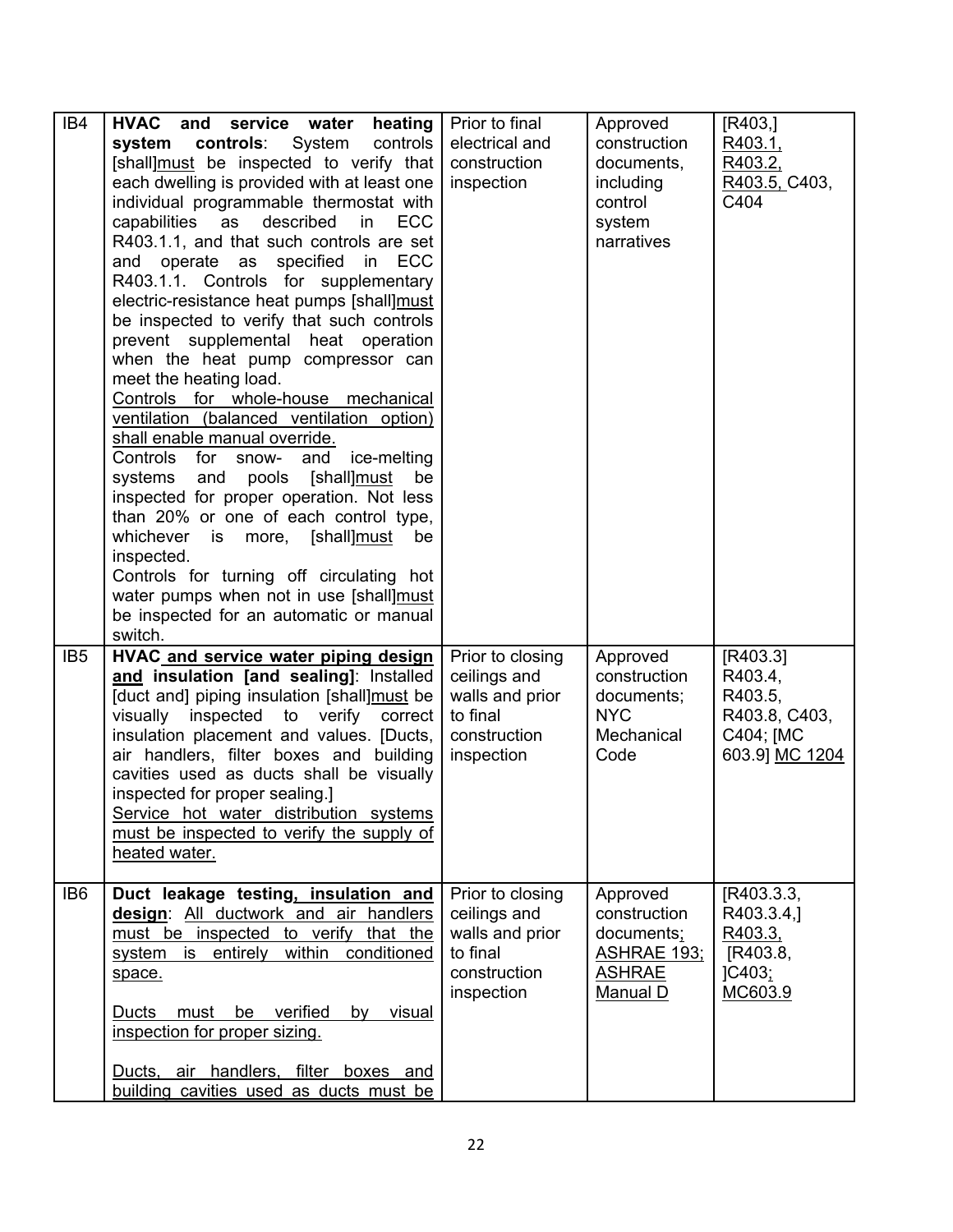|                 | visually inspected for proper sealing.                                                                                                                                                                                                                                                                                                                                     |                                                                    |                                       |                                                       |
|-----------------|----------------------------------------------------------------------------------------------------------------------------------------------------------------------------------------------------------------------------------------------------------------------------------------------------------------------------------------------------------------------------|--------------------------------------------------------------------|---------------------------------------|-------------------------------------------------------|
|                 | [Where the]For alterations, where the air<br>handler and/or some ductwork is in<br>unconditioned space, duct-leakage testing<br>[shall]must be performed either after<br>rough-in or post-construction to ensure<br>compliance with ECC R403.3.3<br>and<br>R403.3.4. Not less than 20% of such<br>ductwork [shall]must be tested.                                          |                                                                    |                                       |                                                       |
| $\overline{C}$  | <b>Electrical Power and Lighting Systems</b>                                                                                                                                                                                                                                                                                                                               |                                                                    |                                       |                                                       |
| IC <sub>1</sub> | <b>[Electrical</b><br>energy<br>consumption]Metering: The presence<br>and<br>operation of individual<br>meters<br>[shall]must<br>be verified<br>visual<br>by<br>inspection for all dwelling units.                                                                                                                                                                         | Prior to final<br>electrical and<br>construction<br>inspection     | Approved<br>construction<br>documents | R404.2                                                |
| IC <sub>2</sub> | Interior lighting power: Lamps in<br>permanently installed lighting fixtures<br>[shall]must be visually inspected to verify<br>compliance<br>high-efficacy<br>with<br>requirements.                                                                                                                                                                                        | Prior to final<br>electrical and<br>construction<br>inspection     | Approved<br>construction<br>documents | R404.1                                                |
| ID              | <b>Other</b>                                                                                                                                                                                                                                                                                                                                                               |                                                                    |                                       |                                                       |
| ID <sub>1</sub> | Maintenance information: Maintenance<br>manuals for equipment and systems<br>requiring<br>preventive<br>maintenance<br>[shall]must be reviewed for applicability<br>to installed equipment and systems<br>before such manuals are provided to the<br>owner.<br>Labels required for such equipment or<br>systems [shall]must be inspected for<br>accuracy and completeness. | Prior to sign-off<br>or issuance of<br>Certificate of<br>Occupancy | Approved<br>construction<br>documents | R303.3                                                |
| ID <sub>2</sub> | <b>Permanent certificate:</b> The installed   Prior to final<br>permanent certificate [shall]must be   plumbing,<br>location,<br>visually<br>inspected<br>for<br>completeness and accuracy.                                                                                                                                                                                | electrical and/or<br>construction<br>inspection as<br>applicable   | Approved<br>construction<br>documents | R401.3,<br>[RB103.8;]<br>1RCNY 5000-<br>01(g)[(5)](4) |
| ID <sub>3</sub> | [Solar-ready]Electric vehicle service<br>equipment requirements: [Solar-ready<br>zone area]Electric vehicle outlet or<br>conduit and electrical service reserved<br>space must be visually inspected to<br>verify compliance. Location [shall]must<br>be noted on the permanent certificate.                                                                               | Prior to final<br>construction<br>inspection                       | Approved<br>construction<br>documents | [RB103.3,<br>RB103.7,<br>RB103.8]<br>R404.3           |

§8. Table II of subdivision (h) of section 5000-01 of Chapter 5000 of title 1 of the rules of the city of New York is amended to read as follows: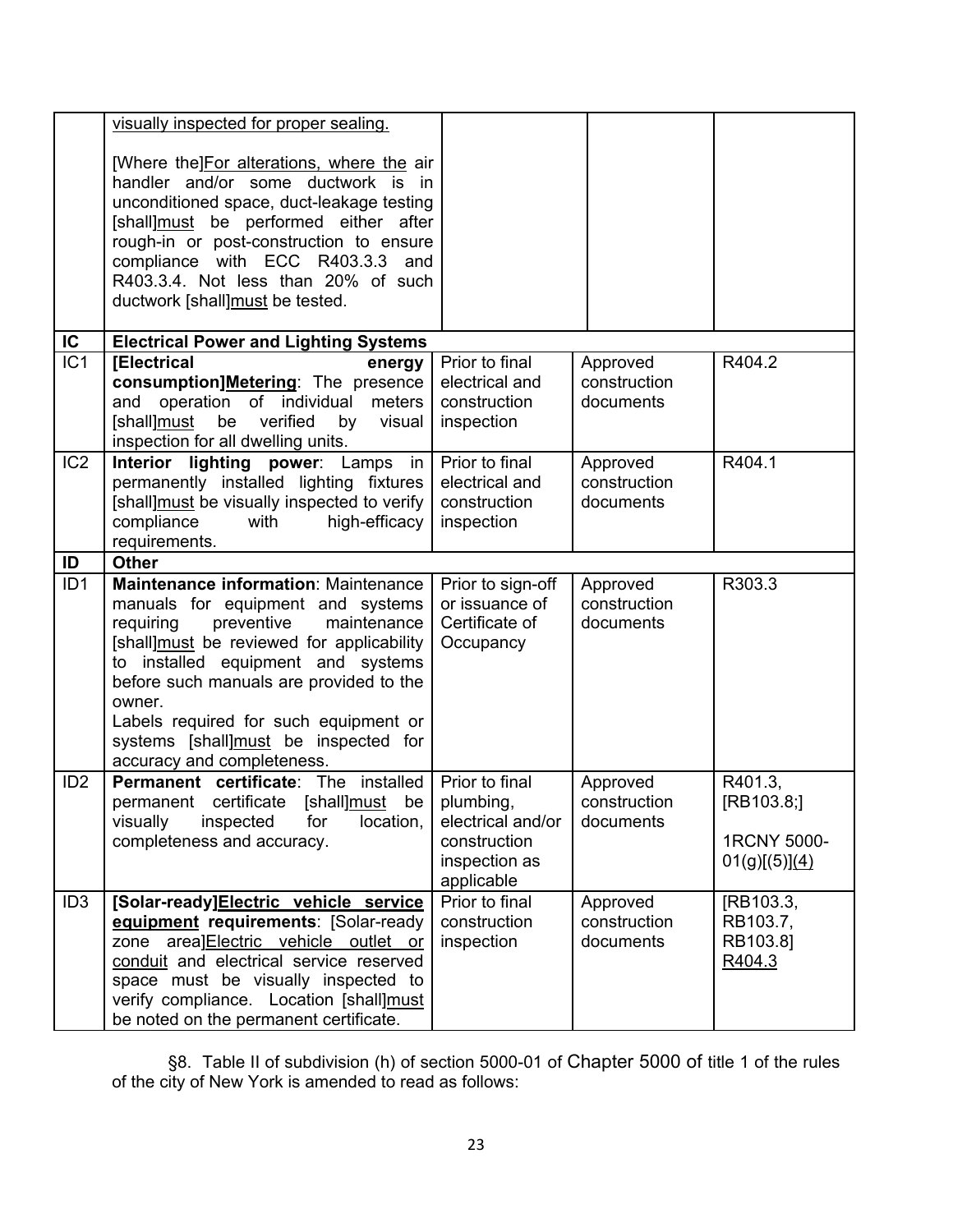# **TABLE II – PROGRESS INSPECTIONS FOR ENERGY CODE COMPLIANCE – COMMERCIAL BUILDINGS**

|                  | <b>Inspection/Test</b>                                                                                                                                                                                                                                                                                                                                                                                                                                                                                                                                                                | <b>Periodic</b><br>(minimum)                                                                        | <b>Reference</b><br><b>Standard (See</b><br><b>ECC Chapter</b>                                                                               | <b>ECC or Other</b><br><b>Citation</b>                                                                                                                                                                      |
|------------------|---------------------------------------------------------------------------------------------------------------------------------------------------------------------------------------------------------------------------------------------------------------------------------------------------------------------------------------------------------------------------------------------------------------------------------------------------------------------------------------------------------------------------------------------------------------------------------------|-----------------------------------------------------------------------------------------------------|----------------------------------------------------------------------------------------------------------------------------------------------|-------------------------------------------------------------------------------------------------------------------------------------------------------------------------------------------------------------|
|                  |                                                                                                                                                                                                                                                                                                                                                                                                                                                                                                                                                                                       |                                                                                                     | C6) or Other<br><b>Criteria</b>                                                                                                              |                                                                                                                                                                                                             |
| <b>IIA</b>       | <b>Envelope Inspections</b>                                                                                                                                                                                                                                                                                                                                                                                                                                                                                                                                                           |                                                                                                     |                                                                                                                                              |                                                                                                                                                                                                             |
| IIA1             | <b>Protection</b><br>of exposed foundation<br>insulation:<br>Insulation [shall]must<br>be<br>inspected to<br>visually<br>verify proper<br>protection where applied to the exterior<br>of basement or cellar walls, crawl-space<br>walls and/or the perimeter of slab-on-<br>grade floors.                                                                                                                                                                                                                                                                                             | As required<br>during<br>foundation work<br>and prior to<br>backfill                                | Approved<br>construction<br>documents,<br><b>ASTM C272</b>                                                                                   | C303.2.1;<br><b>ASHRAE 90.1</b><br>$-[5.8.1.7]$<br>5.8.1, 5.9                                                                                                                                               |
| IIA <sub>2</sub> | Insulation placement and R-values:<br>Installed insulation for each component<br>of the conditioned space envelope and at<br>junctions between components, including<br>bridges<br>heated<br>thermal<br>and<br>slab<br>[shall]must<br>be<br>visually<br>insulation,<br>inspected to ensure that the R-values are<br>marked, that such R-values conform to<br>the R-values identified in the construction<br>documents and that the insulation is<br>installed.<br>Certifications<br>for<br>properly<br>unmarked<br>insulation<br>[shall]also<br>be<br>[similarly] visually inspected. | As required to<br>verify continuous<br>enclosure while<br>walls, ceilings<br>and floors are<br>open | Approved<br>construction<br>documents                                                                                                        | C303.1,<br>[C303.1.1,]<br>[C303.1.2]<br>C303.2,<br>C402.1,<br>C402.2,<br>[C402.5.3]<br>C402.6,<br>C406;<br>ASHRAE 90.1<br>$-5.5, 5.6,$<br>$[5.8.1]$ $5.8$<br>5.9, 11 or<br>Appendix G.<br><b>Appendix I</b> |
| IIA <sub>3</sub> | Fenestration and door U-factor and<br>product ratings: U-factors, SHGC and<br>values<br>of<br>VT.<br>installed<br>fenestration<br>[shall]must be visually inspected for<br>conformance with the U-factors, SHGC<br><b>VT</b><br>identified<br>the<br>and<br>values<br>in<br>construction drawings by verifying the<br>manufacturer's NFRC labels or, where<br>not labeled, using the ratings in ECC<br>Tables C303.1.3(1), (2) and (3).                                                                                                                                               | As required<br>during<br>installation                                                               | Approved<br>construction<br>documents;<br><b>NFRC 100.</b><br><b>NFRC 200,</b><br><b>NFRC 300,</b><br><b>ANSI/DASMA</b><br>105, ASTM<br>E972 | C303.1<br>C303.1.3,<br>C402.1.4,<br>C402.4,<br>C406;<br><b>ASHRAE 90.1</b><br>$-5.4.2, 5.5,$<br>5.6, 5.8.2,<br>5.9, 11 or<br>Appendix G.<br><b>Appendix I</b>                                               |
| IIA4             | Fenestration air leakage: Windows and<br>[sliding or swinging] door assemblies,<br>except site-built windows and/or doors,<br>[shall] must be visually inspected to verify<br>that installed assemblies are listed and<br>labeled by the manufacturer to the<br>referenced standard.                                                                                                                                                                                                                                                                                                  | As required<br>during<br>installation; prior<br>to final<br>construction<br>inspection              | <b>NFRC 400,</b><br>AAMA/WDMA/<br><b>CSA</b><br>101/I.S.2/A440;<br><b>ASTM E283;</b><br>ANSI/DASMA<br>105                                    | C402.5.2.<br>C402.5.6;<br>ASHRAE 90.1<br>$-5.4.3.2,$<br>5.4.3.3<br>$[5.8.2.2]$ $5.8.2$<br>5.9                                                                                                               |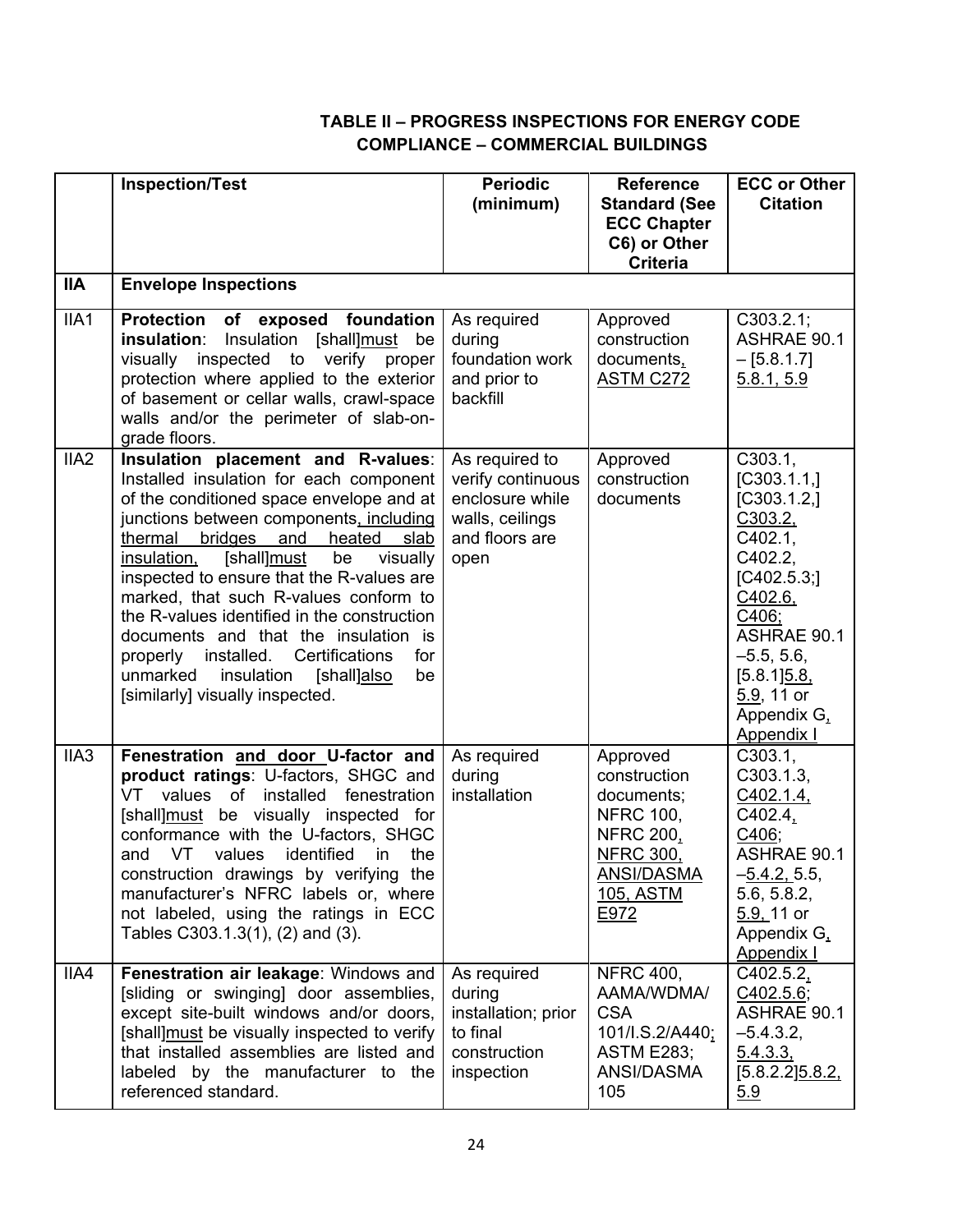| IIA <sub>5</sub> | For curtain wall, storefront glazing,<br>commercial entrance doors and revolving<br>doors, the testing reports [shall]must be<br>reviewed to verify that the installed<br>assembly complies with the standard<br>cited in the approved plans.<br>Weatherseals at loading docks must be<br>visually verified.<br><b>Fenestration areas:</b><br><b>Dimensions</b><br>of<br>windows, doors and skylights [shall]must<br>be verified by visual inspection.                                                                                                                                                                                                                                                                                                         | Prior to final<br>construction<br>inspection                               | Approved<br>construction<br>documents                                                                                                              | C402.4;<br><b>ASHRAE 90.1</b><br>$-5.4,$<br>[5.5.4.2]<br>5.5.4, 5.6, 5.9<br>$11$ or<br>Appendix G               |
|------------------|----------------------------------------------------------------------------------------------------------------------------------------------------------------------------------------------------------------------------------------------------------------------------------------------------------------------------------------------------------------------------------------------------------------------------------------------------------------------------------------------------------------------------------------------------------------------------------------------------------------------------------------------------------------------------------------------------------------------------------------------------------------|----------------------------------------------------------------------------|----------------------------------------------------------------------------------------------------------------------------------------------------|-----------------------------------------------------------------------------------------------------------------|
| IIA <sub>6</sub> | Air [sealing and insulation -]barrier<br>inspection:<br>Openings<br>visual<br>and<br>penetrations in the building envelope,<br>including<br>site-built<br>fenestration<br>and<br>doors, [shall]must be visually inspected<br>to verify that a continuous air barrier<br>around the envelope forms an air-tight<br>enclosure.<br>inspector<br>The<br>[shall]must<br>progress<br>visually inspect to verify that materials<br>and/or assemblies have been tested and<br>meet the requirements of the respective<br>standards, or must observe the testing of<br>the building and/or assemblies and verify<br>that the building and/or assemblies meet<br>the requirements of the standard, in<br>accordance with the standard(s) cited in<br>the approved plans. | As required<br>during<br>construction                                      | Approved<br>construction<br>documents;<br><b>ASTM E2178,</b><br><b>ASTM E2357,</b><br><b>ASTM E1677,</b><br><b>ASTM E779,</b><br><b>ASTM E283.</b> | C402.5;<br>ASHRAE 90.1<br>$-5.4.3.1$<br>5.4.3.5, 5.9                                                            |
| IIA7             | <b>insulation]barrier</b>   As required<br><b>Sealing</b><br>Air<br>and<br><b>testing:</b> Testing [must] must be<br>performed in accordance with section<br>ECC<br>[C402.5.1.3]C402.5.1.3.1<br>or<br>ASHRAE 90.1 section [5.4.3.5] 5.4.3.1.3,<br>and shall be accepted if the building<br>[and/or its air-barrier assemblies] meets<br>the requirements detailed in such<br>section. Test results shall be retained in<br>accordance with the provisions of Title<br>28 of the Administrative Code. Testing<br>must be performed by a third-party<br>independent of the contractor and<br>acceptable to the department.                                                                                                                                       | during<br>construction, or<br>prior to final<br>construction<br>inspection | Approved<br>construction<br>documents;<br><b>ASTM E 779,</b><br><b>ANSI/BOMA</b><br>Z65.1, ASTM<br>E3158,<br>RESNET/ICC<br>380                     | C402.5,<br>$C402.5.1.3$ <sub>1</sub><br>C406;<br>ASHRAE 90.1<br>$[5.4.3.5]$ $5.4.3.$<br>1.3, 5.9,<br>Appendix I |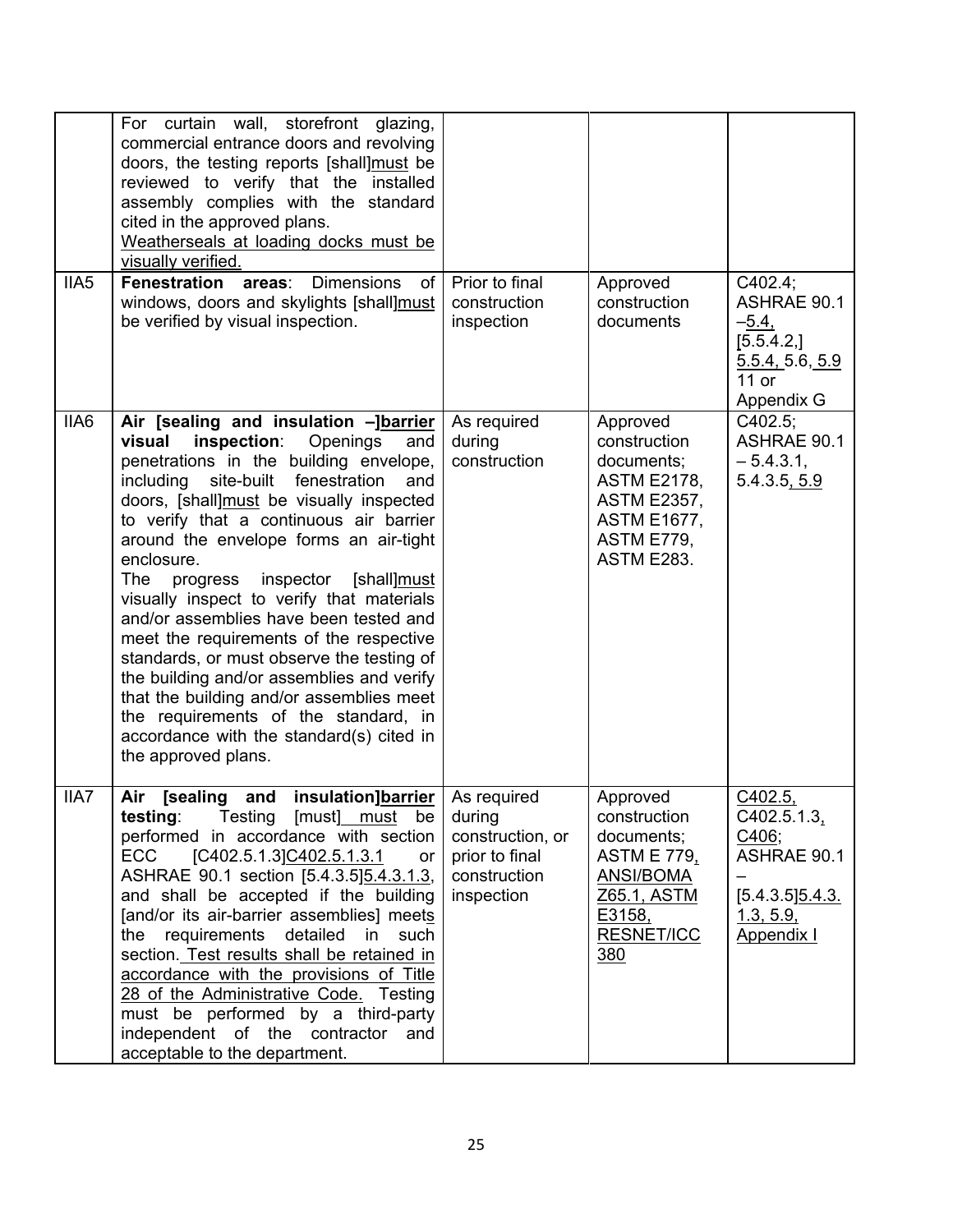| IIA8             | dock<br>weatherseals:<br>[Loading<br>Weatherseals at loading docks shall be<br>visually verified.]<br>Air barrier continuity plan testing:<br>Each unique air barrier joint or seam<br>be<br>tested<br>inspected<br>for<br>must<br>or<br>compliance. Documentation includes the<br>method of test performed on each unique<br>air barrier joint or seam and the results of<br>the test. If an air barrier joint or seam has<br>a deficiency, the deficiency must be<br>noted, and retested until it complies with<br>the testing requirements. Test results<br>must be retained in accordance with the<br>of<br>Title<br>provisions<br>28<br>of<br>the<br><b>Administrative Code.</b><br>Testing must be performed by a third-<br>party independent of the contractor and<br>acceptable to the department. | [Prior to final<br>construction<br>inspection]As<br>required during<br>construction | Approved<br>construction<br>documents;<br><b>ASTM E779,</b><br><b>ASTM E1186,</b><br><b>ASTM E2813.</b><br><b>ASTM E3158</b> | [ <b>C</b> 402.5.6;<br><b>ASHRAE 90.1</b><br>$-5.4.3.3$ ]<br>C402.5.1.3;<br><b>ASHRAE 90.1</b><br>$-5.4.3.1.3$<br>5.9 |
|------------------|------------------------------------------------------------------------------------------------------------------------------------------------------------------------------------------------------------------------------------------------------------------------------------------------------------------------------------------------------------------------------------------------------------------------------------------------------------------------------------------------------------------------------------------------------------------------------------------------------------------------------------------------------------------------------------------------------------------------------------------------------------------------------------------------------------|-------------------------------------------------------------------------------------|------------------------------------------------------------------------------------------------------------------------------|-----------------------------------------------------------------------------------------------------------------------|
| IIA9             | <b>Vestibules:</b><br>Required<br>entrance<br>vestibules<br>[shall]must<br>visually<br>be<br>inspected for proper operation.                                                                                                                                                                                                                                                                                                                                                                                                                                                                                                                                                                                                                                                                               | Prior to final<br>construction<br>inspection                                        | Approved<br>construction<br>documents                                                                                        | C402.5.7;<br><b>ASHRAE 90.1</b><br>$-5.4.3.4$                                                                         |
| <b>IIB</b>       | <b>Mechanical and Service Water Heating Inspections</b>                                                                                                                                                                                                                                                                                                                                                                                                                                                                                                                                                                                                                                                                                                                                                    |                                                                                     |                                                                                                                              |                                                                                                                       |
| IIB1             | <b>Fireplaces:</b> Provision of combustion air   Prior to final<br>tight-fitting<br>and<br>fireplace<br>doors<br>[shall]must<br>verified<br>by<br>be<br>visual<br>inspection.                                                                                                                                                                                                                                                                                                                                                                                                                                                                                                                                                                                                                              | construction<br>inspection                                                          | Approved<br>construction<br>documents;<br>[ANSI Z21.60<br>(see also MC<br>904), ANSI<br>Z21.50]UL 127                        | [C402.2.7;]<br>C402.2.8; BC<br>2111; MC<br>Chapters 7, 8,<br>9; FGC<br>Chapter 6                                      |
| IIB <sub>2</sub> | <b>Shutoff dampers: Dampers for stair and   As required</b><br>elevator shaft vents and other outdoor air<br>intakes and exhaust openings integral to<br>the building envelope [shall]must be<br>visually inspected to verify that such<br>dampers, except where permitted to be<br>gravity dampers, comply with approved<br>construction drawings.<br>Manufacturer's literature [shall]must be<br>reviewed to verify that the product has<br>been tested and found to meet the<br>standard.                                                                                                                                                                                                                                                                                                               | during<br>installation                                                              | Approved<br>construction<br>documents;<br>AMCA 500D                                                                          | [C403.2.4.3]<br>C402.5.5.<br>C403.7.7;<br><b>ASHRAE 90.1</b><br>$-6.4.3.4$                                            |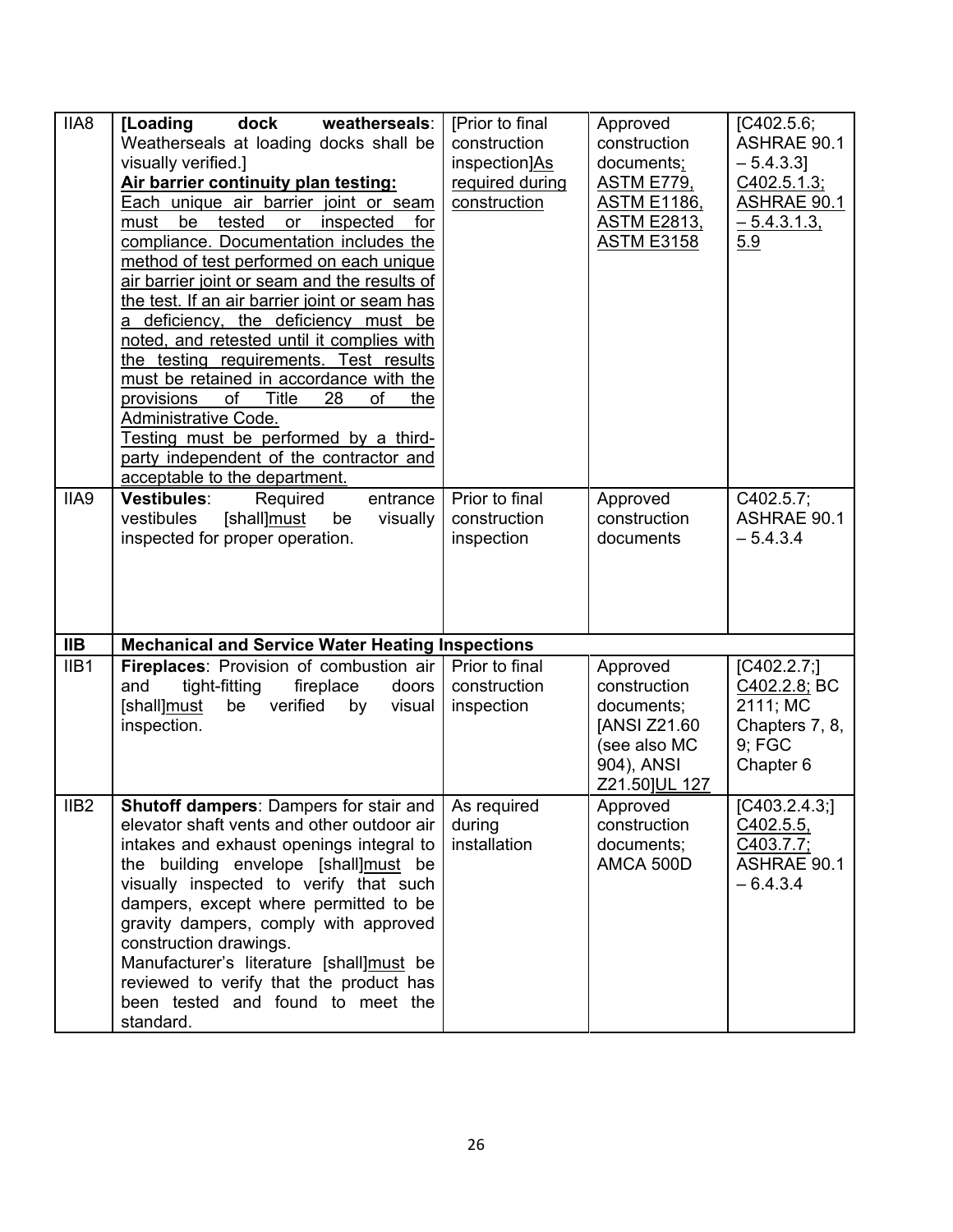| IIB <sub>3</sub> | HVAC-R,<br>commercial<br>kitchen                   | Prior to final                 | Approved                       | C403.1,                            |
|------------------|----------------------------------------------------|--------------------------------|--------------------------------|------------------------------------|
|                  | equipment, and service water heating               | plumbing and                   | construction                   | C403.2,                            |
|                  | equipment:<br>Equipment<br>sizing,                 | construction                   | documents,                     | C403.3,                            |
|                  | efficiencies,<br>pipe sizing<br>and<br>other       | inspection                     | ASHRAE 183,                    | C403.7.5,                          |
|                  | performance<br>factors<br>of<br>all<br>major       |                                | <b>ASHRAE</b>                  | C404.2,                            |
|                  | equipment units, as determined by the              |                                | <b>HVAC Systems</b>            | C404.5,                            |
|                  | applicant of record, and no less than              |                                | and Equipment                  | C404.9,                            |
|                  | 15%<br>of<br>equipment<br>minor<br>units,          |                                | <b>Handbook</b>                | C405.10                            |
|                  | verified<br>[shall]must<br>visual<br>be<br>by      |                                |                                | [C406.2]                           |
|                  | inspection and, where necessary, review            |                                |                                | C406;                              |
|                  | of manufacturer's data.                            |                                |                                | ASHRAE 90.1                        |
|                  |                                                    |                                |                                | $-6.3, [6.4.1,$                    |
|                  | Pool heaters and covers [shall]must be             |                                |                                | 6.4.2, 6.4.5,<br>$6.4.6$ , $6.4$ , |
|                  | verified by visual inspection.                     |                                |                                | [6.5.11,                           |
|                  |                                                    |                                |                                | $6.8$ , $\underline{]6.5, 6.7}$    |
|                  |                                                    |                                |                                | 7.4, 7.5, 7.8                      |
|                  |                                                    |                                |                                | 10.4.6,                            |
|                  |                                                    |                                |                                | Appendix I                         |
| IIB4             | HVAC-R and service water heating                   | After installation             | Approved                       | [ <b>C</b> 403.2]                  |
|                  | system controls: No less than 20% of               | and prior to final             | construction                   | C403.3,                            |
|                  | each type of required controls [shall]must         | electrical and                 | documents,                     | C403.4,                            |
|                  | be verified by                                     | construction                   | including                      | C403.5,                            |
|                  | inspection<br>tested<br>visual<br>and<br>for       | inspection,                    | control system                 | C403,                              |
|                  | functionality and proper operation. Such           | except that for                | narratives;                    | [ <b>C</b> 404.6]                  |
|                  | controls [shall]must include, but are not          | controls with                  | <b>ASHRAE</b>                  | C404.7,                            |
|                  | limited to:                                        | seasonally                     | Guideline 1:                   | C404.9;1                           |
|                  | Thermostatic                                       | dependent                      | The HVAC                       | C404, C406;<br><b>ASHRAE 90.1</b>  |
|                  | Off-hour                                           | functionality,<br>such testing | Commissioning<br>Process where | $-6.3, 6.4,$                       |
|                  | Zones                                              | [shall]must be                 | applicable                     | 6.5, 6.6,                          |
|                  | Freeze protection/Snow- and ice-                   | performed                      |                                | [7.4.4, 7.4.5]                     |
|                  | melt system<br>Ventilation<br>System<br>Fan<br>and | before sign-off                |                                | 7.4, 7.5,                          |
|                  | Controls                                           | for issuance of a              |                                | <b>Appendix I</b>                  |
|                  | Energy recovery systems                            | <b>Final Certificate</b>       |                                |                                    |
|                  | Kitchen/lab exhaust systems                        | of Occupancy                   |                                |                                    |
|                  | Fan systems serving single and                     |                                |                                |                                    |
|                  | multiple zones                                     |                                |                                |                                    |
|                  | Outdoor heating systems                            |                                |                                |                                    |
|                  | HVAC control in hotel/motel guest                  |                                |                                |                                    |
|                  | rooms                                              |                                |                                |                                    |
|                  | Air/Water Economizers & controls                   |                                |                                |                                    |
|                  | Hydronic systems                                   |                                |                                |                                    |
|                  | Heat rejection systems                             |                                |                                |                                    |
|                  | Hot gas bypass limitation                          |                                |                                |                                    |
|                  | <b>Refrigeration systems</b>                       |                                |                                |                                    |
|                  | Door switches                                      |                                |                                |                                    |
|                  | Computer room systems                              |                                |                                |                                    |
|                  | Service water heating systems                      |                                |                                |                                    |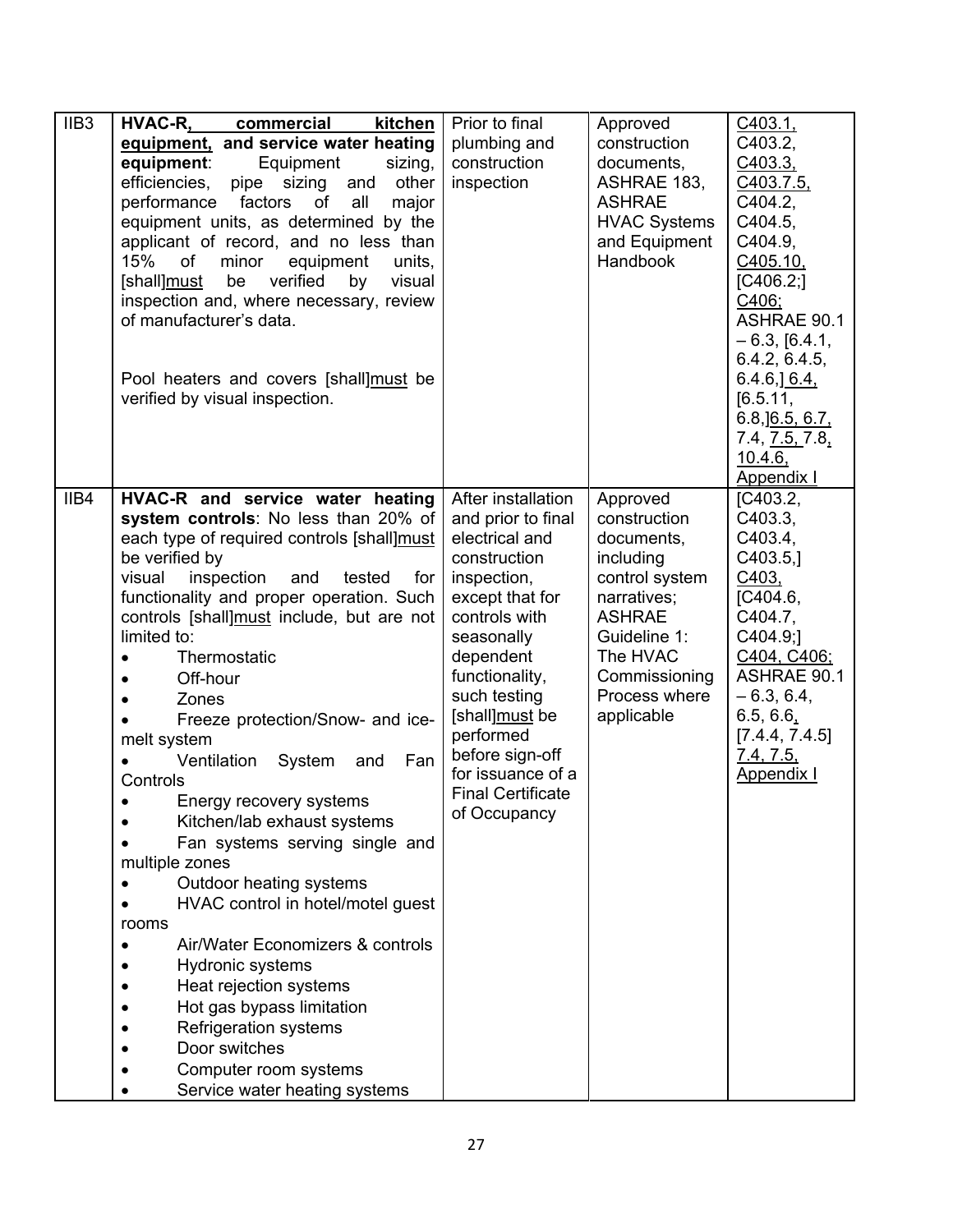|                  | Pool heater and time switches                                                                                                                                                                                                                                                                                                                                                                                                                                                                                                                                                                                                                                                                                                                                                                                                                                                                                                                                                                                                                                                                |                                                                                |                                                                                                                       |                                                                                                                                             |
|------------------|----------------------------------------------------------------------------------------------------------------------------------------------------------------------------------------------------------------------------------------------------------------------------------------------------------------------------------------------------------------------------------------------------------------------------------------------------------------------------------------------------------------------------------------------------------------------------------------------------------------------------------------------------------------------------------------------------------------------------------------------------------------------------------------------------------------------------------------------------------------------------------------------------------------------------------------------------------------------------------------------------------------------------------------------------------------------------------------------|--------------------------------------------------------------------------------|-----------------------------------------------------------------------------------------------------------------------|---------------------------------------------------------------------------------------------------------------------------------------------|
|                  |                                                                                                                                                                                                                                                                                                                                                                                                                                                                                                                                                                                                                                                                                                                                                                                                                                                                                                                                                                                                                                                                                              |                                                                                |                                                                                                                       |                                                                                                                                             |
|                  | Controls with seasonally dependent<br>functionality: Controls whose complete<br>operation cannot be demonstrated due to<br>prevailing weather conditions typical of<br>the season during which<br>progress<br>inspections will be performed shall be<br>permitted to be signed off for the purpose<br>of a Temporary Certificate of Occupancy<br>with only a visual inspection, provided,<br>however, that the progress inspector<br>[shall]must perform a supplemental<br>inspection where the controls are visually<br>inspected and tested for functionality and<br>operation during<br>proper<br>the<br>next<br>immediate season thereafter.<br>The owner [shall]must provide full access<br>to the progress inspector within two<br>weeks of the progress inspector's<br>request for such access to perform the<br>progress inspection.<br>For such supplemental inspections, the<br>Department [shall]must be notified by the<br>approved progress inspection agency of<br>any unresolved deficiencies in<br>the<br>installed work within 180 days of such<br>supplemental inspection. |                                                                                |                                                                                                                       |                                                                                                                                             |
| IIB <sub>5</sub> | <b>HVAC-R and service water piping</b><br>design and insulation [and sealing]:<br>Installed [duct and] piping insulation<br>[shall] must be visually inspected to verify<br>proper insulation placement and values.<br>Service hot water distribution systems<br>must be inspected to verify the supply of<br>heated water.<br>[Joints, longitudinal and transverse<br>seams and connections in ductwork shall<br>be visually inspected for proper sealing.]                                                                                                                                                                                                                                                                                                                                                                                                                                                                                                                                                                                                                                 | After installation<br>and prior to<br>closing shafts,<br>ceilings and<br>walls | Approved<br>construction<br>documents;<br><b>[SMACNA Duct</b><br>Construction<br>Standards,<br>Metal and<br>Flexible] | [ <b>C</b> 403.2.9]<br>C403.2.10,<br>C403.11.<br>C404.4.<br>C404.5;<br>MC 603.9;<br>ASHRAE 90.1<br>$-6.3, 6.4.4,$<br>6.8.2, 6.8.3;<br>7.4.3 |
| IIB6             | Duct leakage testing, insulation and<br>design: For duct systems designed to<br>operate at static pressures in excess of 3<br>inches w.g. (747 Pa), representative                                                                                                                                                                                                                                                                                                                                                                                                                                                                                                                                                                                                                                                                                                                                                                                                                                                                                                                           | After installation<br>and sealing and<br>prior to closing<br>shafts, ceilings  | Approved<br>construction<br>documents;<br><b>SMACNA</b>                                                               | [C403.2.9.1.3]<br>C403.11;ASH<br>RAE 90.1 -                                                                                                 |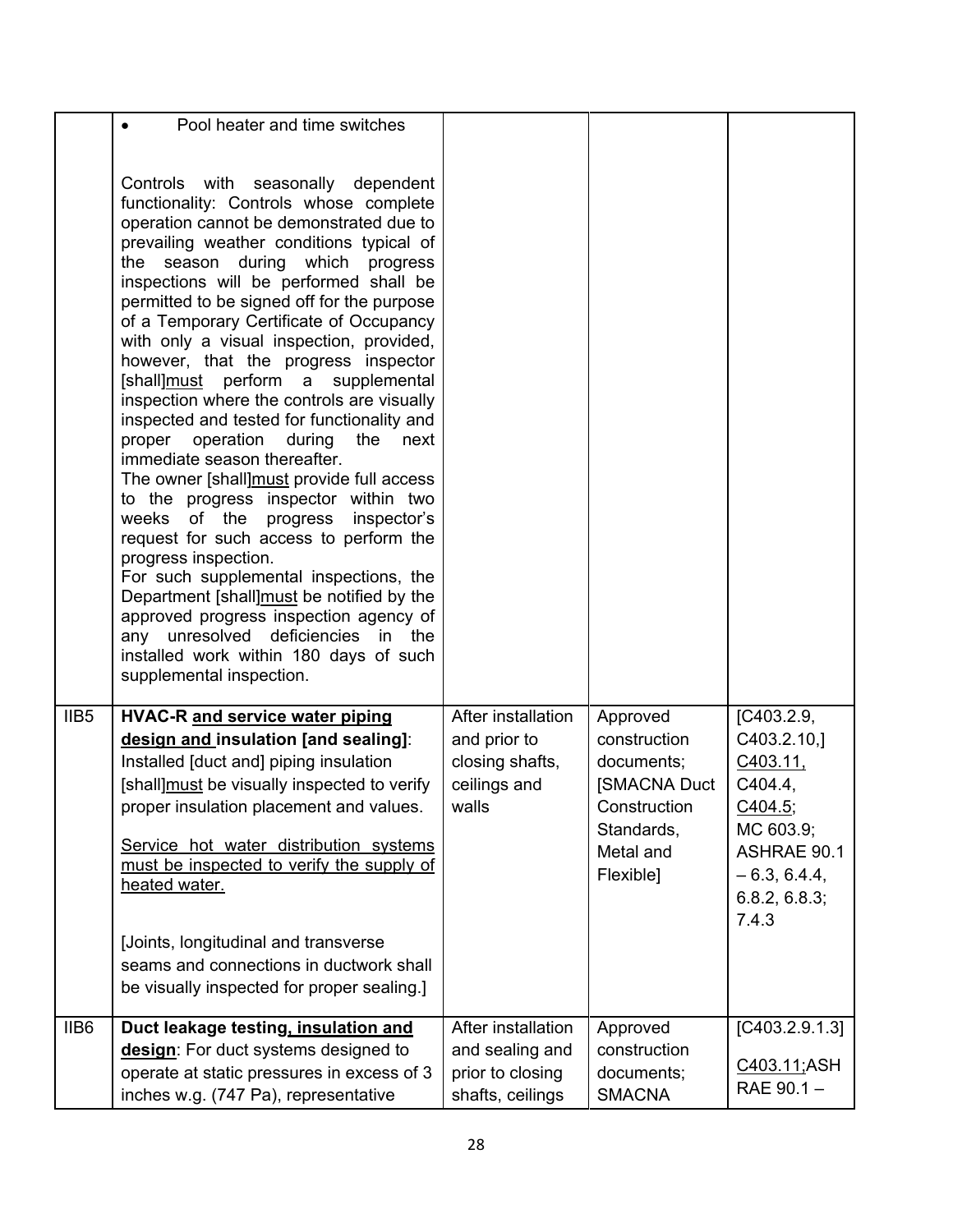|                | sections, as determined by the progress<br>inspector, totaling at least 25% of the<br>duct area, [per ECC C403.2.9.1.3 or<br>ASHRAE 90.1 6.4.4.2.2, shall] must be<br>tested to verify that actual air leakage is<br>below allowable amounts.<br>Installed duct insulation must be visually<br>inspected to verify proper insulation<br>placement and values.<br>Joints, longitudinal and transverse<br>seams and connections in ductwork must<br>be visually inspected for proper sealing. | and walls                                                      | <b>HVAC Air Duct</b><br>Leakage Test<br>Manual;<br><b>SMACNA Duct</b><br>Construction<br>Standards,<br>Metal and<br><b>Flexible</b> | 6.4.4.2.2                                                                                                                                                |
|----------------|---------------------------------------------------------------------------------------------------------------------------------------------------------------------------------------------------------------------------------------------------------------------------------------------------------------------------------------------------------------------------------------------------------------------------------------------------------------------------------------------|----------------------------------------------------------------|-------------------------------------------------------------------------------------------------------------------------------------|----------------------------------------------------------------------------------------------------------------------------------------------------------|
| $\mathsf{IIC}$ | <b>Electrical Power and Lighting Systems</b>                                                                                                                                                                                                                                                                                                                                                                                                                                                |                                                                |                                                                                                                                     |                                                                                                                                                          |
| IIC1           | <b>[Electrical</b><br>energy<br>consumption]Metering: The presence<br>and operation of all required meters for<br>monitoring total electrical energy usage<br>and/or total fuel use, system energy<br>usage, tenant energy usage, or electrical<br>energy usage in the building, in individual<br>dwelling units, or in tenant spaces<br>[shall]must<br>verified<br>be<br>visual<br>by<br>inspection.                                                                                       | Prior to final<br>electrical and<br>construction<br>inspection | Approved<br>construction<br>documents                                                                                               | [C405.6]<br>C405.5,<br>C405.12;<br>ASHRAE 90.1<br>$-8.4.3, 8.4.5,$<br>8.4.6, 10.4.5                                                                      |
| IIC2           | Lighting in dwelling units: Lamps in<br>permanently installed lighting fixtures<br>[shall]must be visually inspected to verify<br>compliance<br>high-efficacy<br>with<br>requirements.                                                                                                                                                                                                                                                                                                      | Prior to final<br>electrical and<br>construction<br>inspection | Approved<br>construction<br>documents                                                                                               | C405.1;<br>ASHRAE 90.1<br>$-9.1.1$                                                                                                                       |
| IIC3           | Interior lighting power: Installed lighting<br>[shall]must be verified for compliance<br>with the lighting power allowance by<br>visual inspection of fixtures, lamps,<br>ballasts and transformers.                                                                                                                                                                                                                                                                                        | Prior to final<br>electrical and<br>construction<br>inspection | Approved<br>construction<br>documents                                                                                               | [C405.4.2]<br>C405.9.1.<br>C406.3;<br>C405.3<br>C406;<br>ASHRAE 90.1<br>$-9.1, 9.2, 9.5,$<br>9.6, 9.7;<br>1RCNY §101-<br>07(c)(3)(v)(C)<br>4, Appendix I |
| IIC4           | Installed<br><b>Exterior</b><br>lighting<br>power:<br>lighting [shall]must be<br>verified<br>for<br>compliance with source efficacy and/or<br>the lighting power allowance by visual<br>inspection of fixtures, lamps, ballasts and<br>relevant transformers.                                                                                                                                                                                                                               | Prior to final<br>electrical and<br>construction<br>inspection | Approved<br>construction<br>documents                                                                                               | [C405.6]<br>C405.4;<br>ASHRAE 90.1<br>$-9.4.2$ ;<br>1RCNY §101-<br>07(c)(3)(v)(C)<br>4                                                                   |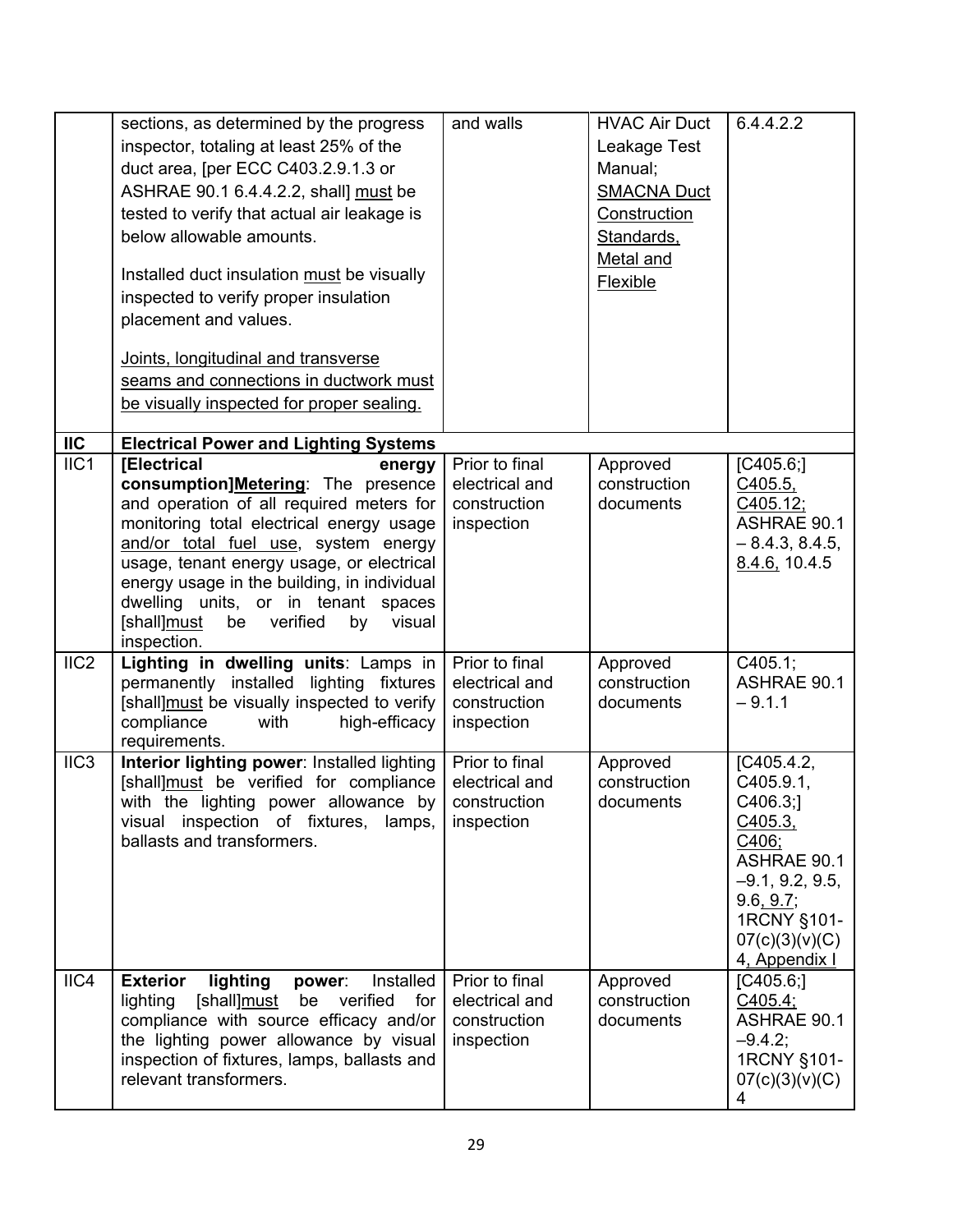| $\overline{IC5}$ | Lighting controls: Each type of required<br>lighting controls, including:<br>occupant sensors<br>manual interior lighting controls<br>light-reduction controls<br>automatic lighting shut-off<br>daylight zone controls<br>sleeping unit controls<br>exterior lighting controls<br>egress illumination controls<br>[shall]must be verified by visual<br>inspection and tested for functionality<br>and proper operation.                    | Prior to final<br>electrical and<br>construction<br>inspection                  | Approved<br>construction<br>documents,<br>including<br>control system<br>narratives                                                                                                                                                      | $\overline{[C402.4.2.1,]}$<br>C405.2,<br>C406;<br>ASHRAE 90.1<br>$-9.4.1, 9.4.3$<br>9.7, Appendix                                                  |
|------------------|---------------------------------------------------------------------------------------------------------------------------------------------------------------------------------------------------------------------------------------------------------------------------------------------------------------------------------------------------------------------------------------------------------------------------------------------|---------------------------------------------------------------------------------|------------------------------------------------------------------------------------------------------------------------------------------------------------------------------------------------------------------------------------------|----------------------------------------------------------------------------------------------------------------------------------------------------|
| IIC6             | Electric motors and<br>elevators[(including but not limited to<br>fan motors)]: Where required by the<br>construction documents for energy code<br>compliance, motor listing or labels [shall]<br>be visually inspected to verify that they<br>comply with the respective energy<br>requirements in the construction<br>documents.<br>Elevators and escalators must be<br>inspected for compliance with<br>regenerative drive requirements. | Prior to final<br>electrical and<br>construction<br>inspection                  | Approved<br>construction<br>documents                                                                                                                                                                                                    | [C403.2.12,<br>C405.8;<br>C403.8,<br>C405.6,<br>C405.7,<br>C405.8,<br>C405.9;<br>ASHRAE 90.1<br>$-\underline{8.4.4}$ , 10.4,<br>10.8               |
| <b>IID</b>       | <b>Other</b>                                                                                                                                                                                                                                                                                                                                                                                                                                |                                                                                 |                                                                                                                                                                                                                                          |                                                                                                                                                    |
| IID <sub>1</sub> | Maintenance information: Maintenance<br>manuals for mechanical, service hot<br>water and electrical equipment and<br>systems requiring preventive<br>maintenance [shall]must be reviewed for<br>applicability to installed equipment and<br>systems before such manuals are<br>provided to the owner. Labels required<br>for such equipment or systems<br>[shall] must be inspected for accuracy<br>and completeness.                       | Prior to sign-off<br>or issuance of<br><b>Final Certificate</b><br>of Occupancy | Approved<br>construction<br>documents,<br>including<br>electrical<br>drawings where<br>applicable;<br><b>ASHRAE</b><br>Guideline 4:<br>Preparation of<br>Operating and<br>Maintenance<br>Documentation<br>for Building<br><b>Systems</b> | [C303.3]<br>C408.1.1,<br>$C408.2.5.2_1$<br>C408.3.2;<br><b>ASHRAE 90.1</b><br>$-4.2.2.3$<br>6.7.2.2,<br>6.7.2.3.5.2<br>8.7.2, 9.7.2.2<br>9.4.3.2.2 |

§9. The introductory paragraph of section 5000-02 of Chapter 5000 of title 1 of the rules of the city of New York is amended to read as follows:

**§ 5000‐02 Amendment to ASHRAE 90.1 Relating to Lighting Controls and Modeling Requirements.**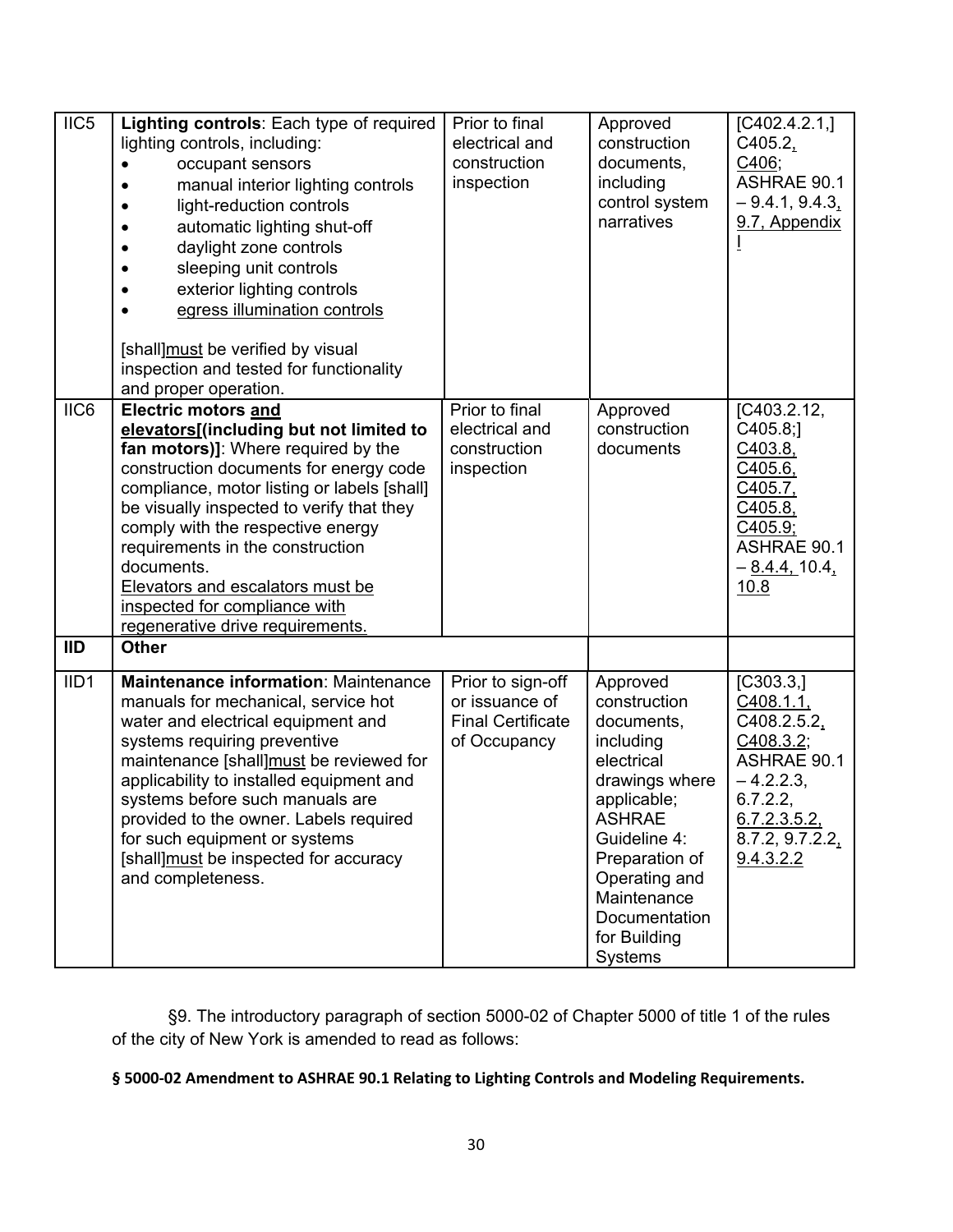Pursuant to Section 28-103.19 of the Administrative Code of the City of New York, ASHRAE 90.1, as modified by Section ECC CA102.1 of the 2016 New York City Energy Conservation Code, [appendix CA of Section 28-1001.2.2 of such code,] is hereby amended to read as follows:

 §10. Paragraphs (10) through (16) of subdivision (a) of section 101-07 of Subchapter A of Chapter 100 of title 1 of the rules of the city of New York are renumbered (11) through (17) and subdivision (a) is amended by adding a new paragraph (10) to read as follows:

# (10) *Qualified commissioning agent.* An individual with at least 3 years of relevant experience.

 §11. Clause (C) of subparagraph (v) of paragraph (3) of subdivision (c) of section 101-07 of Subchapter A of Chapter 100 of Title 1 of the Rules of the City of New York is amended to read as follows:

> (C) *Energy code verifications.* Progress inspectors for Energy Code compliance shall perform inspections in accordance with the following:

> > 1. *Reports.* The progress inspector is required to compile all documentation, as required in paragraph (3) of subdivision (b) of this section, into a report. The report must also include, but shall not be limited to:

i. Identification of the Energy Code Progress Inspections performed;

- ii. A list of the approved construction documents referenced for each inspection performed;
- iii. Identification of any inspections performed where the built conditions observed were not in compliance with the energy code as documented in the approved construction documentation;
- iv. Identification of any inspections performed where non-compliant built conditions, documented in accordance with Item iii above, were corrected and made in compliance with the energy code as documented in the approved construction documentation;
- v. Photographic documentation. Each report must include a dated photo sufficient to identify the building, a dated photo of the progress inspector and/or his or her employees performing physical inspections, and a dated photo for each inspection performed. All photographs must be date-stamped, clearly legible, labeled indicating the related inspection, and include enough visible evidence to support the determinations contained in the report, including but not limited to scale reference demonstrating insulation depths, insulation installer certificate.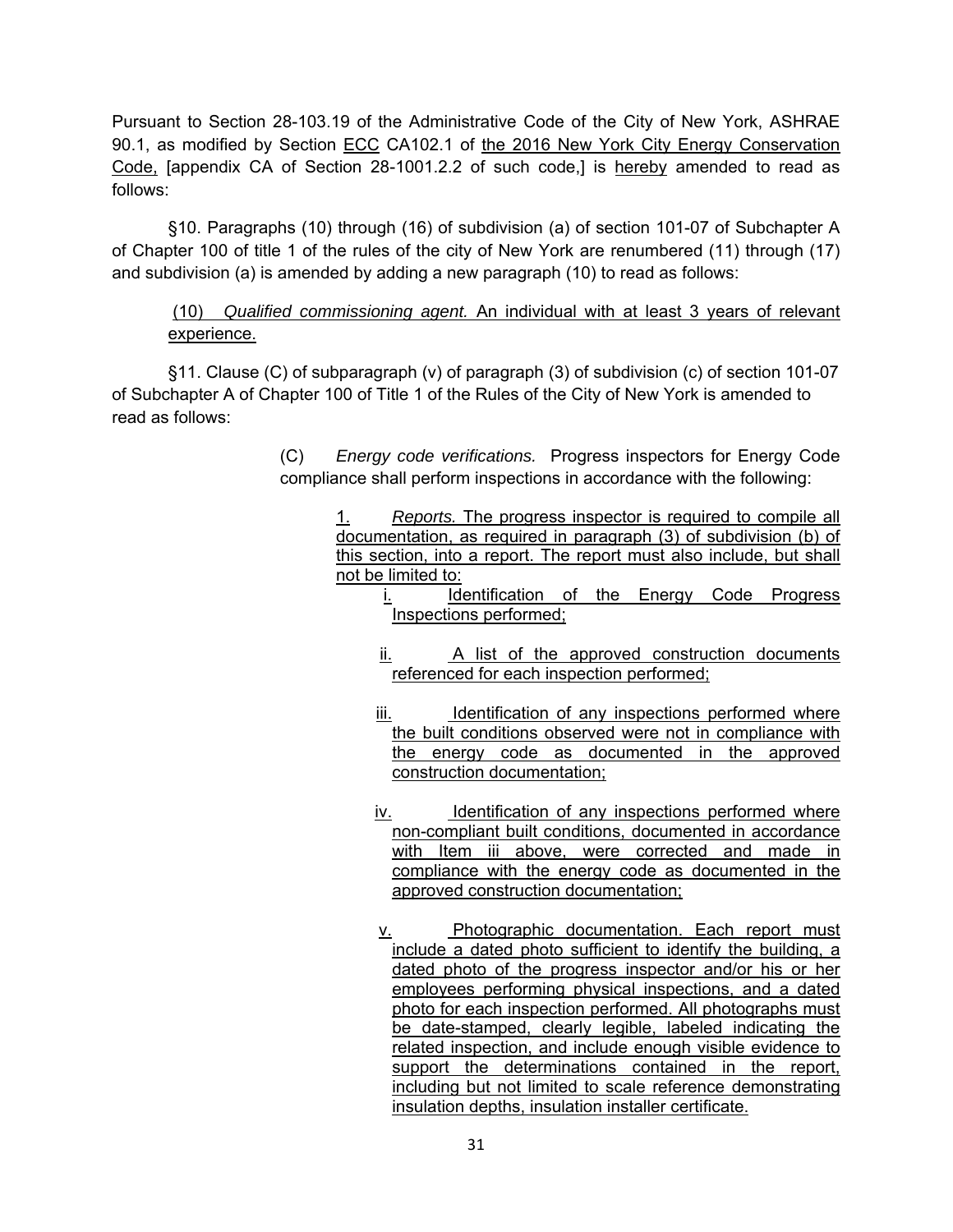vi. Signed and sealed by the Progress Inspection Agency with a statement of approval such as "To the best of my knowledge, belief, and professional judgement, all work performed substantially conforms to the latest relevant approved construction documents and has been performed in accordance with applicable provisions of the New York City Energy Conservation Code and other designed rules and regulations."

[1.] 2. *Sampling.* Unless noted otherwise in the Inspection/Test columns of Tables I and II of 1 RCNY §5000-01 (h), required inspections or tests [shall]must be performed on not less than 15% of each relevant construction item in the scope of work as listed in the applicable table, and on not less than one of each type where applicable. Selection of such sample construction shall be at the sole discretion of the progress inspector. Nothing in this item shall prevent the progress inspector from determining that, in his or her professional judgment, more than 15% of a given type of construction item [shall]must be inspected.

[2.] 3. *Phased inspection for temporary certificates of occupancy*. Prior to issuance of a temporary certificate of occupancy for less than the total scope of work, [inspection shall be required for ]all work serving the portion of the building for which the temporary certificate of occupancy is to be issued must be inspected. Where a practical difficulty for some inspections is demonstrated to the commissioner, the commissioner may grant a waiver of those inspections for a specified time or until final inspection for the final certificate of occupancy.

[3.] 4. *Phased inspection of controls*. Notwithstanding item [2] 3 of this clause, where inspection of the HVAC and lighting controls for central head-end systems and communication networks depends upon completion of installation of all related end devices and components located in the building, such inspection of such controls for head-end systems and communication networks [shall]must be completed prior to issuance of a final certificate of occupancy.

[4.] 5. [*Lighting*] *Installed value more efficient than approved energy analysis.* Where the progress inspector verifies that, for any given space or system, the [lighting power density is less] installed performance value is more efficient than the [lighting power density for such space] performance value on the approved construction documents, the progress inspector may approve such space without the need for revised construction documents to be submitted to and approved by the Department. [For the purposes of this item, a space shall mean an area within the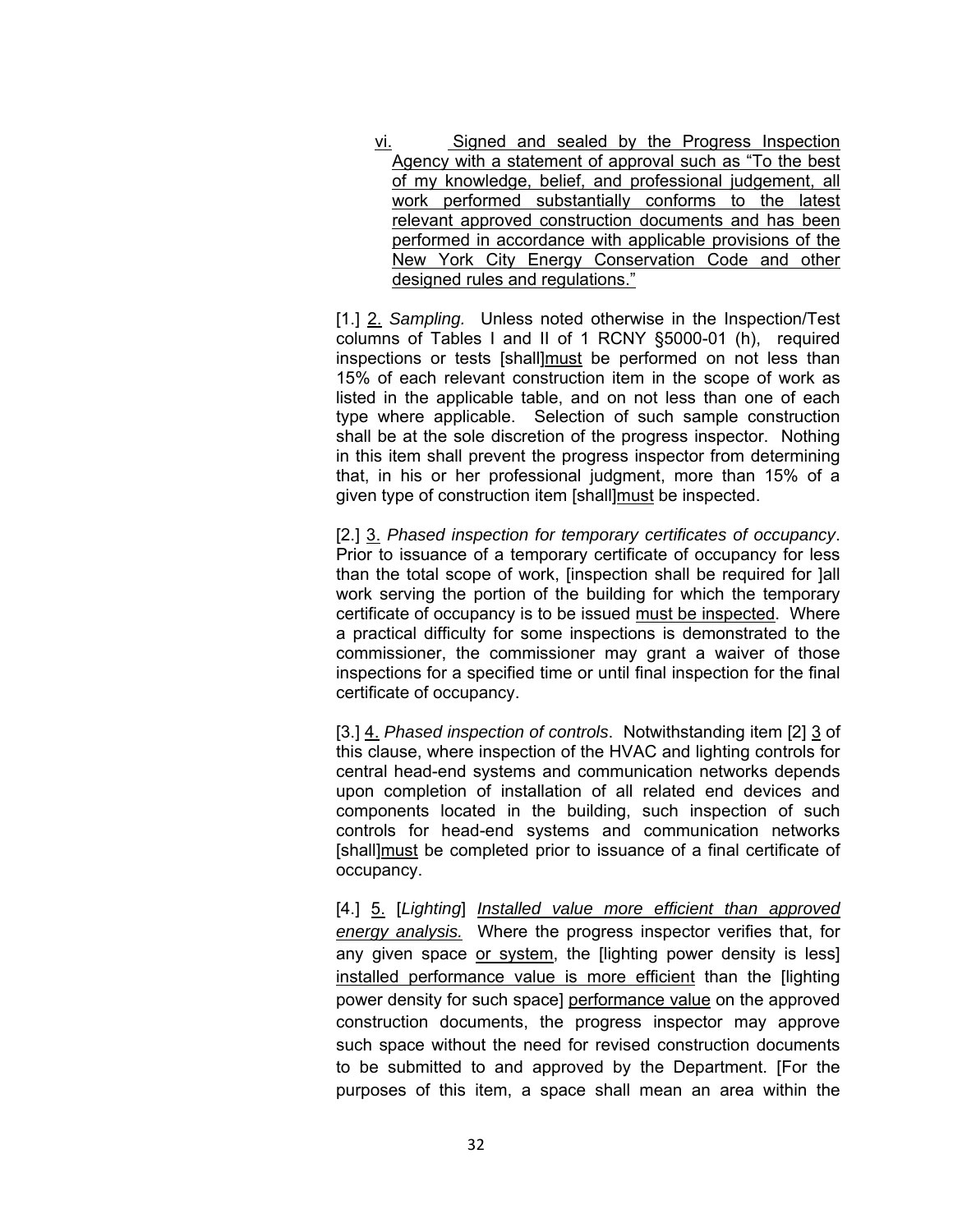building separated by floor-to-ceiling partitions from all other spaces within the building.]

 §12. Subdivision (c) of section 101-07 of Subchapter A of Chapter 100 of Title 1 of the Rules of the City of New York is amended by adding a new paragraph (9) to read as follows:

(9) Commissioning approved agencies. An agency shall be deemed an approved agency for performing commissioning in accordance with the Energy Conservation Code, where such agency complies with the following:

(i) Responsibility of owner. It shall be the responsibility of the owner to retain an approved agency to perform commissioning for a new building or alteration.

(ii) Obligation to avoid conflict of interest. A commissioning approved agency must not engage in any activities that may conflict with their objection judgment and integrity, including, but not limited to, having a financial and/or other interest in the construction, installation, manufacture or maintenance of structures or components that they inspect.

(iii) Agency qualifications. Commissioning and related testing pursuant to section C408 of the Energy Conservation Code shall be performed by or under the direct supervision of a qualified commissioning agent.

(iv) A qualified commissioning agency must maintain records of inspections and tests for at least 6 years and must make such records available to the department upon request.

(v) A qualified commissioning agency must maintain insurance coverage as set forth in paragraph (7) of subdivision (b) above.

(vi) All commissioning and test reports must be presented in a form acceptable to the department and must bear the name of the commissioning agency and the name of the qualified commissioning agent who supervised each inspection or test.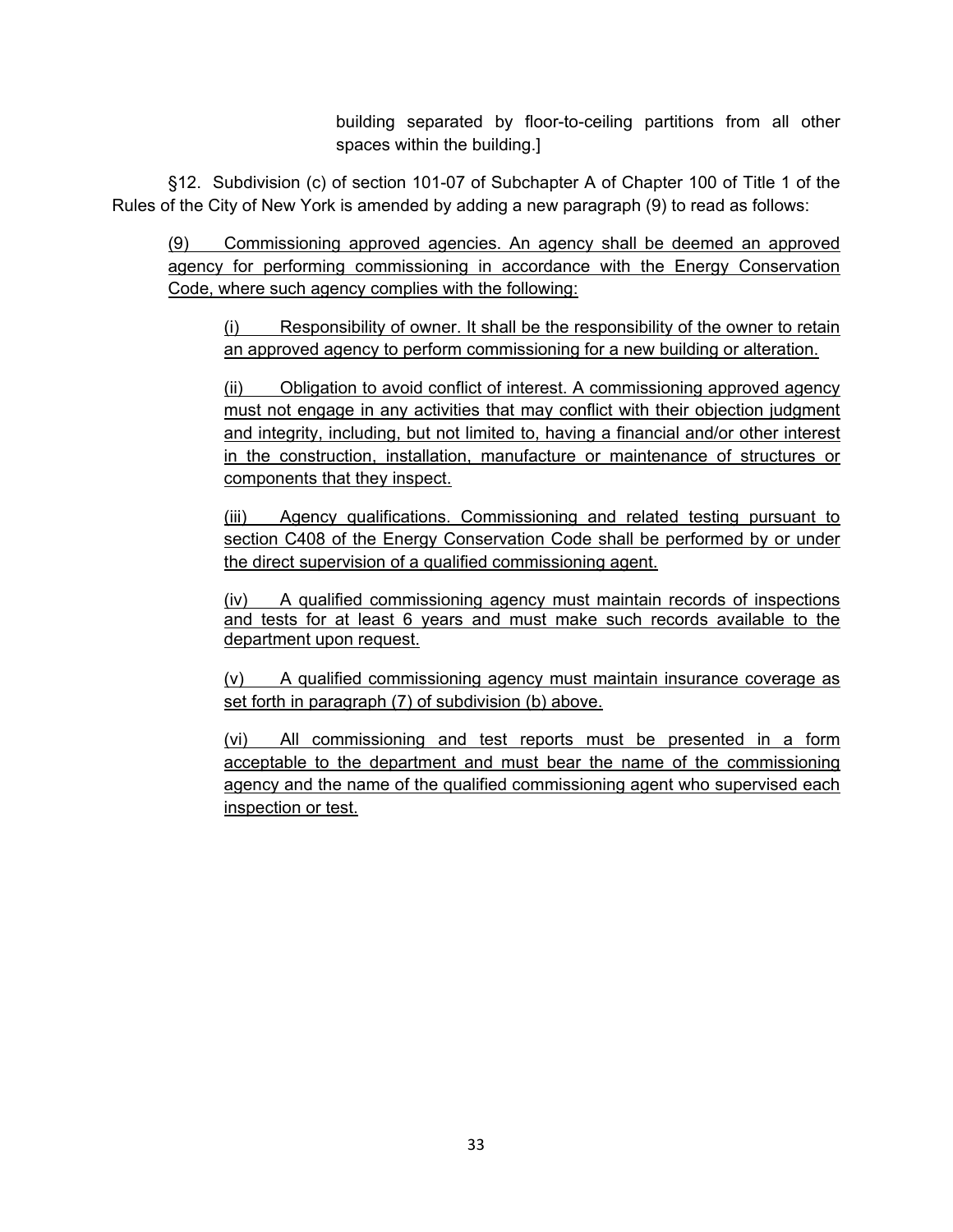# **NEW YORK CITY LAW DEPARTMENT DIVISION OF LEGAL COUNSEL 100 CHURCH STREET NEW YORK, NY 10007 212-356-4028**

# **CERTIFICATION PURSUANT TO**

### **CHARTER §1043(d)**

**RULE TITLE:** Implementation of amendments to energy conservation code

#### **REFERENCE NUMBER:** 2020 RG 043

#### **RULEMAKING AGENCY:** Department of Buildings

 I certify that this office has reviewed the above-referenced proposed rule as required by section 1043(d) of the New York City Charter, and that the above-referenced proposed rule:

- (i) is drafted so as to accomplish the purpose of the authorizing provisions of law;
- (ii) is not in conflict with other applicable rules;
- (iii) to the extent practicable and appropriate, is narrowly drawn to achieve its stated purpose; and
- (iv) to the extent practicable and appropriate, contains a statement of basis and purpose that provides a clear explanation of the rule and the requirements imposed by the rule.

/s/ STEVEN GOULDEN Date: May 15, 2020 Acting Corporation Counsel